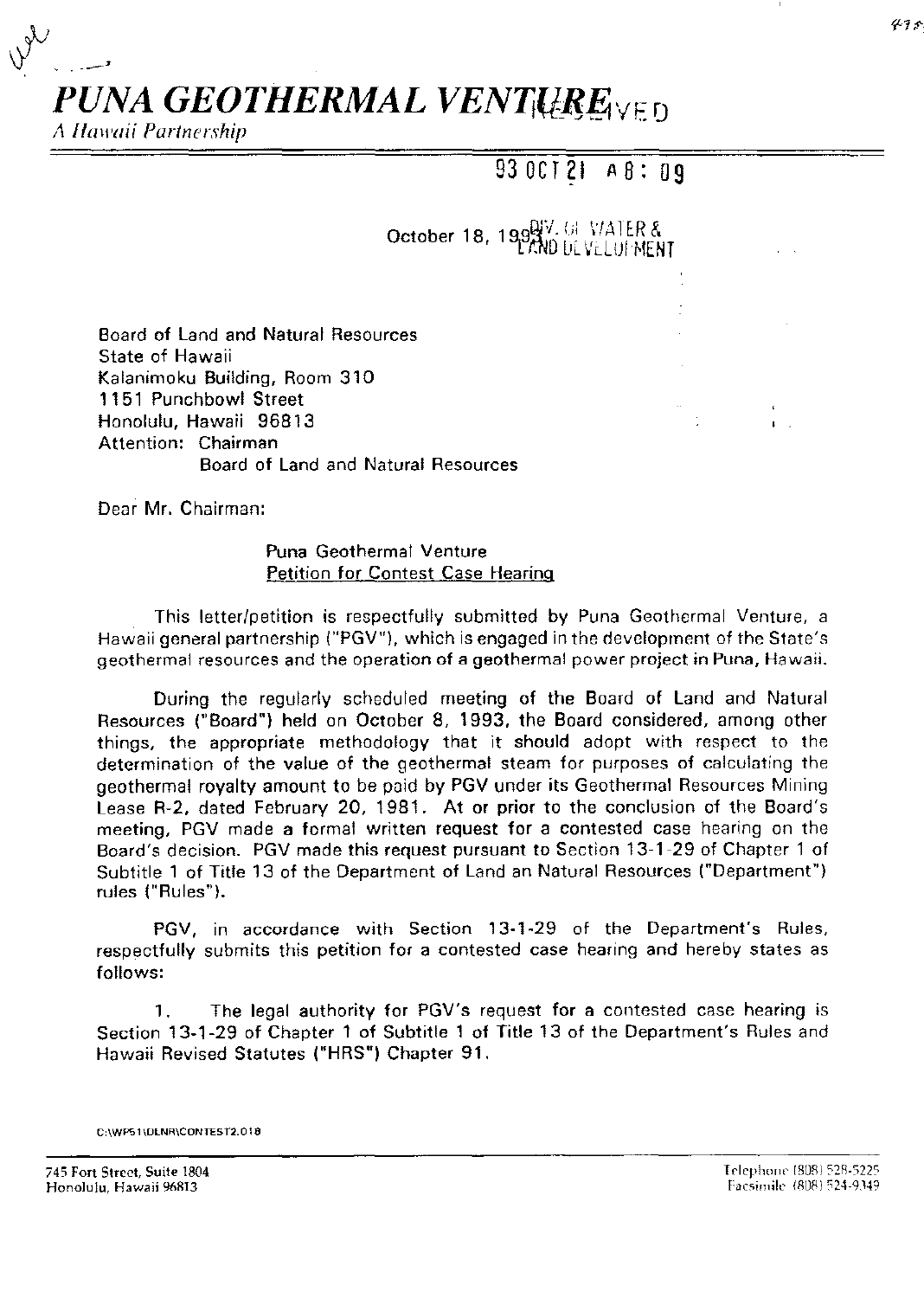Board of Land and Natural Resources October 18, 1993 Page 2

2. PGV's interest that may be affected by the Board's action is direct and immediate in that it affects the manner and methodology by which the value of the geothermal steam from PGV's project is to be determined, and this value in turn will be used to calculate the geothermal royalty amount that PGV must pay under the Geothermal Resources Mining Lease R-2, dated February 20, 1981.

3. PGV is contesting the specific methodology adopted by the Board on the following grounds: (i) the methodology adopted by the Board violates and is directly contrary to the provisions set forth in the Geothermal Resources Mining Lease R-2 governing the calculation of geothermal royalties payable thereunder; (ii) the Board's action in adopting such methodology violates the provisions of the Hawaii Administrative Procedure Act, HRS Chapter 91; and (iii) such methodology does not comport with the generally accepted approaches (including the approach used by the U.S. Government) used in the U.S. geothermal industry for determining the value of geothermal steam in connection with the ultimate calculation of the appropriate amount of geothermal royalty payments.

4. The basic facts involved are as set forth above, and the issues raised are set forth in Paragraph 3 above.

5. The relief that PGV is seeking or otherwise deems itself entitled is either (i) the adoption by the Board of the federal "netback" method for the calculation of geothermal royalties set forth in the applicable federal regulations, or (ii) the adoption by the Board of a methodology for the determination of the value of such geothermal steam that represents a fair, just and equitable approach for both the State and PGV and that will encourage the continued development and operation of Hawaii's geothermal resources by the private sector in accordance with, among other things, the Hawaii State Plan, especially HRS Section 226-18.

PGV is more than willing to continue to work with the Board, the Department and the Department's staff to resolve this matter amicably and in a manner that is ultimately mutually satisfactory and beneficial to all parties concerned. PGV also wishes to express its appreciation for the continuing assistance that the Board and the Department have rendered to PGV during the course of the development and operation of its Puna project.

Sincerely yours,

Staven & Mars)

Vice President and General Manager

cc: Gerald A. Sumida, Esq.

**C:\WP61 \OLNR\CONTEST2.0 I 8**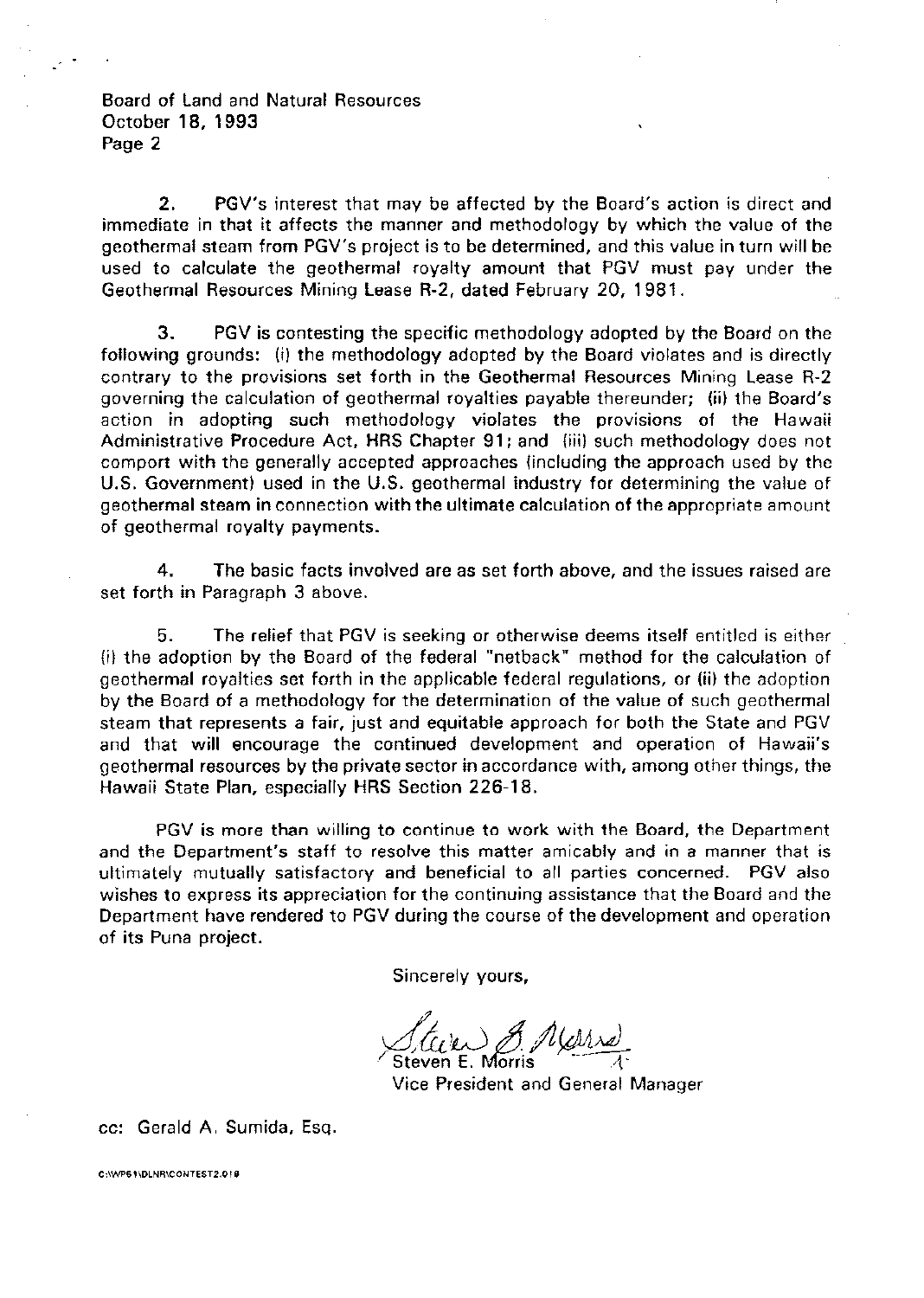## PROOF OF RECEIPT

 $\bar{\chi}$ 

Received from Puna Geothermal Original Petition for Contest Case Hearing

Daruthy Chun

Decretaire **Title** 

 $\label{eq:2.1} \begin{split} \mathcal{L}_{\text{max}}(\mathbf{x}) = \mathcal{L}_{\text{max}}(\mathbf{x}) \\ \mathcal{L}_{\text{max}}(\mathbf{x}) = \mathcal{L}_{\text{max}}(\mathbf{x}) \\ \mathcal{L}_{\text{max}}(\mathbf{x}) = \mathcal{L}_{\text{max}}(\mathbf{x}) \\ \mathcal{L}_{\text{max}}(\mathbf{x}) = \mathcal{L}_{\text{max}}(\mathbf{x}) \\ \mathcal{L}_{\text{max}}(\mathbf{x}) = \mathcal{L}_{\text{max}}(\mathbf{x}) \\ \mathcal{L}_{\text{max}}(\mathbf{x}) = \mathcal{L}_{\text{max}}(\mathbf{x}) \\ \math$ 

 $0$ et. 18, 1993

 $\sim$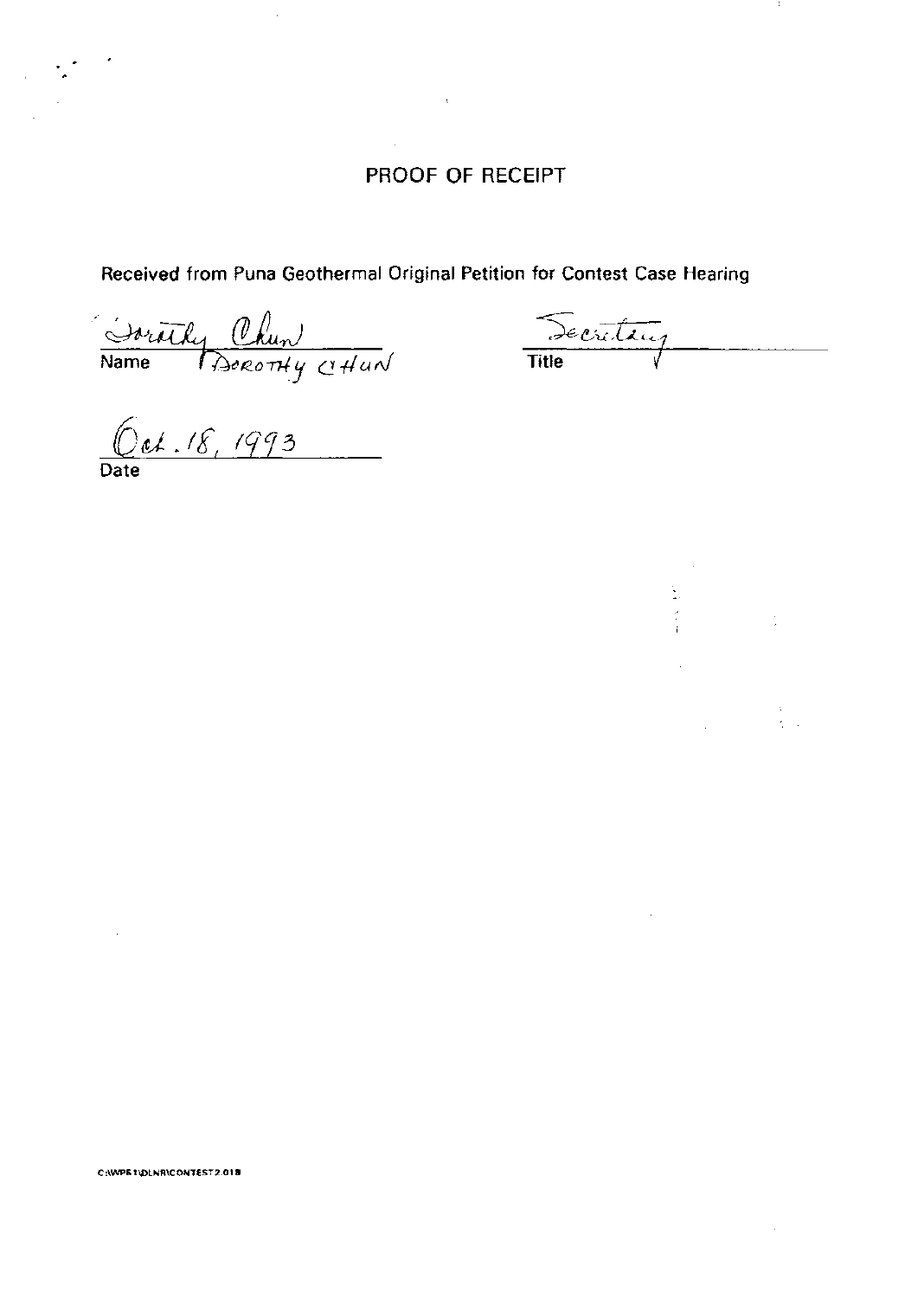#### State of Hawaii DEPARTMENT OF LAND AND NATURAL RESOURCES Division of Water and Land Development **Honolulu, Hawaii**

October 8, 1993

Board of Land and Natural Resources State of Hawaii Honolulu, Hawaii

. '

#### **Clarification of Board Action On Valuation Method to Calculate Royalty for Geothermal Mining Lease R-2 With Puna Geothermal Venture**

At the last meeting of the Board of Land and Natural Resources on September 24, 1993, the Board acted to provide Puna Geothermal Venture (PGV) the choice of two methods for evaluating geothermal resources for the purpose of royalty calculation, the proposed staff netback method, or a 42.5% of proceeds method. PGV was given seven days to respond in writing as to their choice of methods.

PGV responded on October 1, 1993 that neither method is acceptable (letter attached). Since PGV has not selected either method, the Division needs to know which method to use in order to calculate royalties.

#### RECOMMENDATION:

That the Board clarify its September 24, 1993 action to indicate which method, staff netback with 1.5 multiplier and absolute limits on transmission and generating deductions, or a 42.5% of proceeds method, should be used to evaluate geothermal resources for the purpose of calculating geothermal royalties due to the State of Hawaii, County of Hawaii, and Office of Hawaiian Affairs.

Res pectfully submitted. ..

MAI ABU TAGOM**d**RI Manager-Chief Engineer

Attach.

APPROVED FOR SUBMITTAL:

Chairperso

**ADDED ITEM** D-3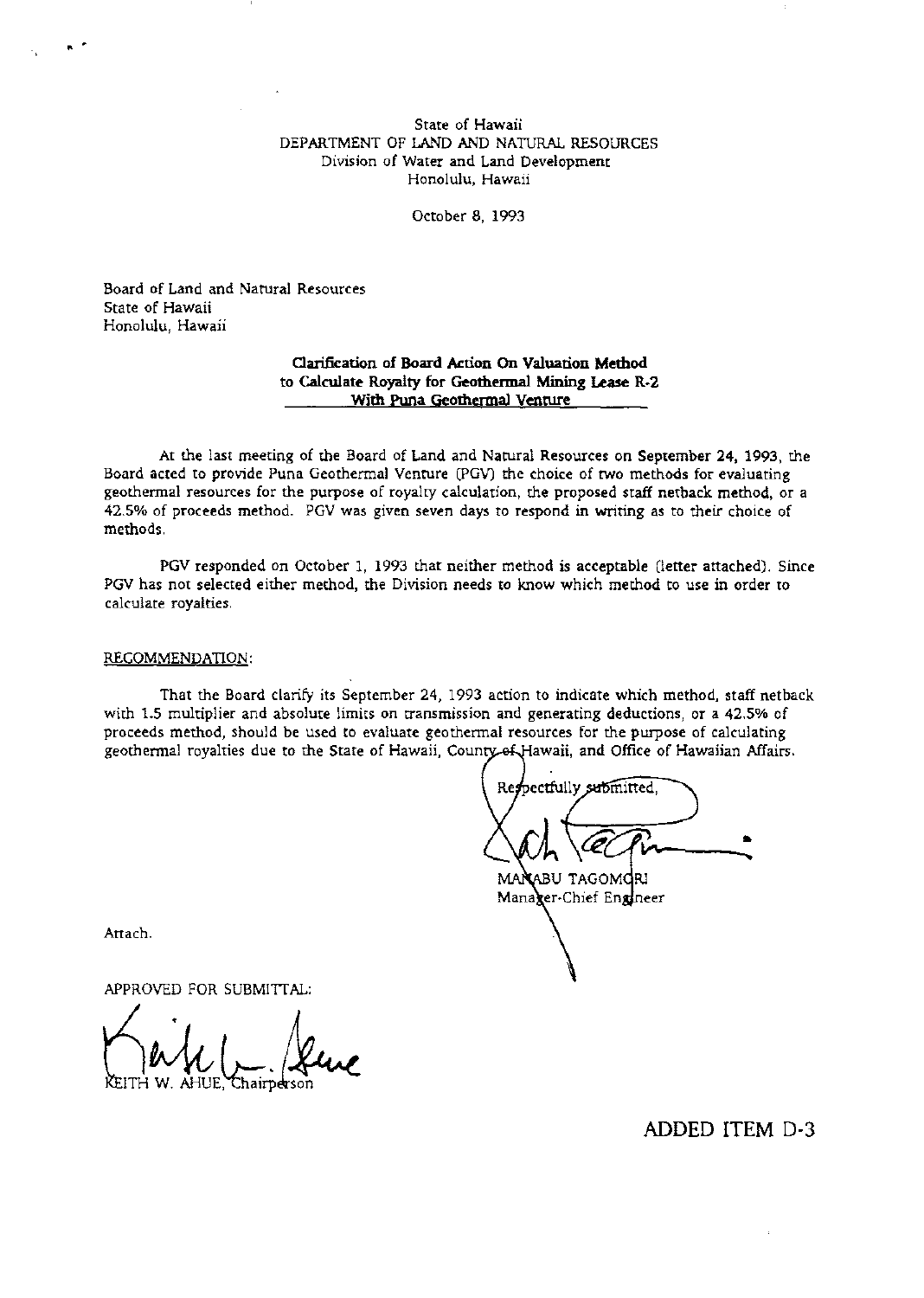# *PUNA GEOTHERMAL VENTURE*

*A Hawaii Partnership* 

مىن

October 1, 1993

8 ПАТНЫЙ HAND DELIVER

 $REV^* WED$ 

 $\sqrt{p^2+1}$ 

•;') *..;J* ur; r

Board of Land and Natural Resources State of Hawaii Kalanimoku Building, Room 310 1151 Punchbowl Street Honolulu, Hawaii 96813 Attn: Chairman Board of Land and Natural Resources

Dear Mr. Chairman:

## Puna Geothermal Venture: Geothermal Royalties

At its regularly scheduled meeting held on September 24, 1993, the Board of Land and Natural Resources ("Board") 1993, the Board of Land and Natural Resources ("Board")<br>considered the appropriate methodology that it should adopt with respect to the determination of the value of the geothermal steam for purposes of calculating the geothermal royalty amount to be paid by Puna Geothermal Venture ("PGV") under its Geothermal Resources Mining Lease R-2, dated February 20, 1981.

Although PGV is somewhat unclear as to whether the Board formally adopted a specific methodology for the purpose mentioned above, the Board did orally request that PGV respond<br>to the Board as to PGV's preference between the two the Board as to PGV's preference between the two methodologies that the Board discussed.during its meeting. PGV believes that this unclarity has not to date been resolved. Nonetheless, the Board did request that PGV provide its response by Friday, October 1, 1993, which PGV is pleased to do.

After preliminary consideration of these two methodologies, PGV has **intimulated that neither methodology is acceptable, and** therefore that it is inappropriate for PGV to choose between those two methodologies. PGV basically but strongly believes, among other reasons, that each of these two methodologies would violate and be directly contrary to the provisions set forth in PGV's Geothermal Resources Mining Lease R-2 governing the calculation of geothermal royalties payable thereunder.

PGV remains very willing to continue to work with the Board, the Department and its staff to resolve this matter amicably, expeditiously and in a manner that is ultimately

745 Fort Street, Suite 1804 Honolulu, Hawaii 96813

Telephone (808) 528-5225 Facsimile (808) 524-9349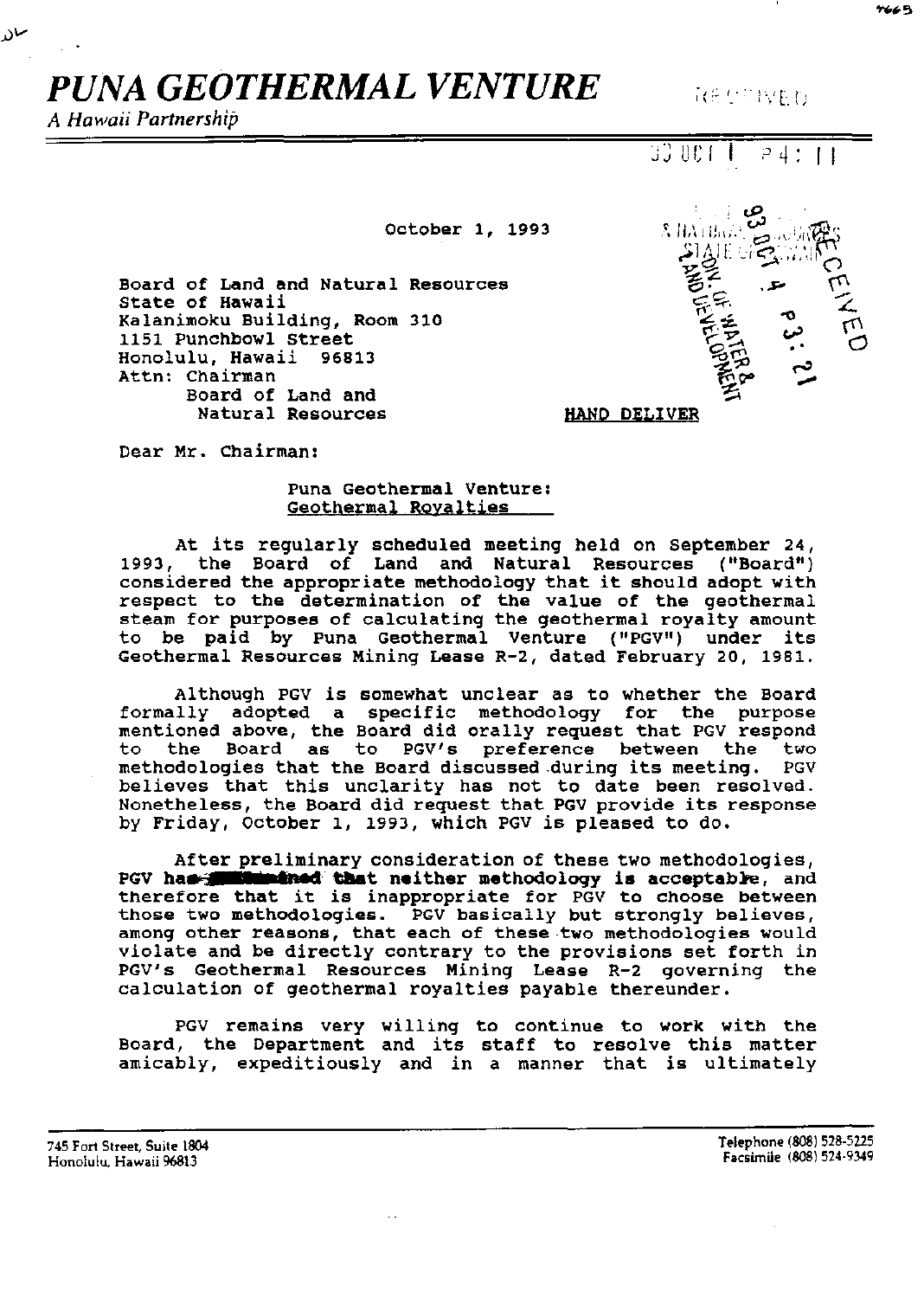# *PUNA GEOTHERMAL VENTURE*

;\ *Hawaii Partnership* 

\_,

September 3, 1993

Mr. Manabu Tagomori Department of Land and Natural Resources Division of Water and Land Development P. 0. Box 373 Honolulu, Hawaii 96809



Dear Mr. Tagomori:

As a follow up to my letter dated August 31, the following is our proposal which could be included in your transmittal to the Board:

"Puna Geothermal Venture ("PGV") recognizes that the State and County have long been supporters of the development of geothermal energy. PGV appreciates as owners of the resource, the need to see a return on their investment as soon as possible. It is equally important that the Board carefully balance the scale of fairness to all parties so as to ensure preservation and expansion of future revenues from their resource assets.

To avoid any controversy as to the arbitrary nature of the proposed staff method, PGV strongly recommends the adoption of the U.S. Department of Interior's Mineral Management Services division methodology for valuing geothermal resource. We recognize that this method of steam valuation may result in low or zero royalties in the early years of the project. Accordingly we further recommend adoption of a minimum steam value provision. Using a minimum steam value to create a "floor royalty" is in our opinion better than having staff create royalties by making artificial changes to the established MMS steam valuation methodology.

It is our understanding that the County of Hawaii and the Hawaii Stale Department of Business, Economic Development and Tourism concur with our proposaL"

We appreciate the opportunity to submit our proposal for inclusion in your transmittal to the 13oard. Please call me if you have any questions.

Very truly yours, Barry T. Mizuno

**Financial Manager** 

cc. S. E. Morris Sus Ono ref.0903roya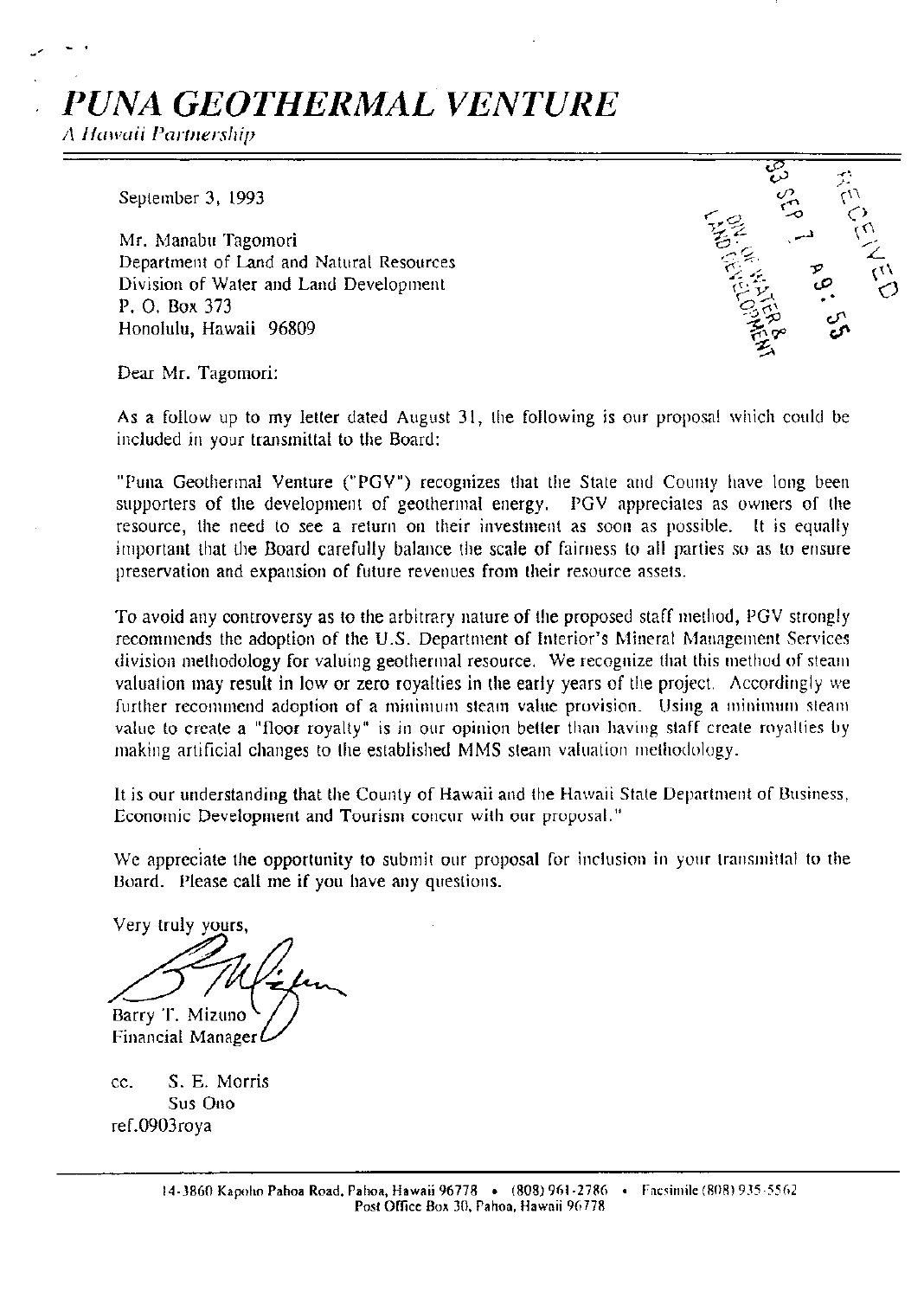

#### STATE OF HAWAII

OFFICE OF HAWAIIAN AFFAIRS 711 KAPIOLANI BOULEVARD. SUITE 500 HONOLULU. HAWAII 96813-5249 PHONE 1808) 586-3777 FAX 18081 586-3799

September 16, 1993

## $\overline{n}$ ',  $\overline{r}$  ,  $\overline{v}$   $\overline{r}$

 $53$  SEP  $16$   $\approx$  3: 06

t 1'. , , rai:R ?, LAND : 02 : 22 : 52 : 14ENF

The Honorable Keith H. Ahue State of Hawaii Department of Land and Natural Resources P.O. Box 621 Honolulu, Hawaii 96809

Re: Geothermal Royalty- Method of Calculation

Dear Mr. Ahue:

As you know the Division of Hater Resource Management of the Department of Land and Natural Resources has proposed a method and formula to calculate geothermal royalties due to the Office of Hawaiian Affairs, the State and the County of Hawaii. Your staff has informed OHA of its proposed method and afforded us an opportunity to question them on the merits of this proposal. In addition, this office consulted various other experts in the field and on September 10, 1993 the Board of Trustees of the Office of Hawaiian Affairs accepted the method and formula proposed by the Division of Hater Resource Management by passing the following motion:

> To approve the Net Back method and formula to calculate geothermal royalties due the Office of Hawaiian Affairs, the State of Hawaii and the County of Hawaii as a fulfillment of fiduciary responsibility and not in any way, an approval of this particular project or any future geothermal development.

After a revtew of various methods and formula which could be used calculate geothermal royalties, the Board of Trustees of the Office of Hawaiian Affairs strongly recommends approval of the Net Back method and formula proposed by the Division of Hater Resource Management. He believe that this method wi 11 provide the most benefit to Native Hawaiians from this resource.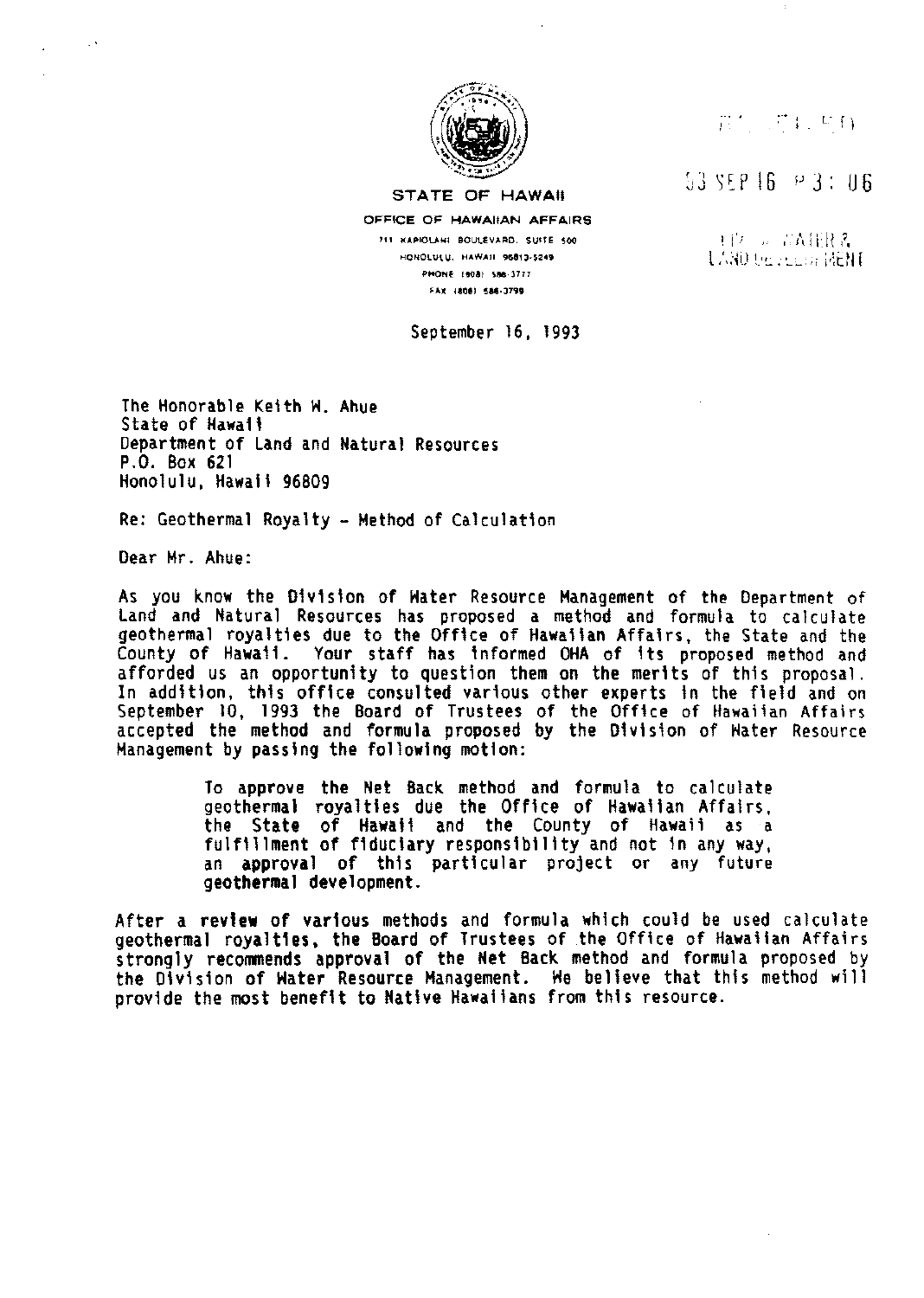State of Hawaii DEPARTMENT OF LAND AND NATURAL RESOURCES Division of Water and Land Development Honolulu, Hawaii

September 24, 1993

Board of Land and Natural Resources State of Hawaii Honolulu, Hawaii

#### RESUBMITTAL - TO ESTABLISH A RESOURCE VALUATION METHOD TO CALCULATE ROYALTY FOR GEOTHERMAL MINING LEASE R-2 TO PUNA GEOTHERMAL VENTURE (PGV)

At the request of the Office of Hawaiian Affairs (OHA), this item was deferred by the Board at the June 25, 1993 and July 23, 1993 meetings, to allow OHA time to study this royalty calculation. Since then OHA has completed their review of the royalty calculations and will be ready to provide testimony to the Board of Land and Natural **Resources.** 

#### **Background**

The Board of Land and Natural Resources approved Geothermal Mining Lease R-2 on February 20, 1981 to Kapoho Land Partnership. Subsequently, the Board approved the transfer to Puna Geothermal Venture at its August 27, 1982 meeting. The terms of the Geothermal Mining Lease R-2 and Regulation 8, Administrative Rules which was then in effect, requires the Board to "In the event that geothermal resources hereunder is not sold to a third party but is used or furnished to a plant owned or controlled by the lessee, the gross proceeds of such production for the purposes of computing royalties hereunder shall be that which is reasonably equal to the gross proceeds being paid to other geothermal producers for geothermal resources of like quality under similar conditions without deducting any treating, processing and transportation costs incurred, notwithstanding Rule 3.136b. of Regulation 8." This condition of the lease is consistent with Section 182-18, Hawaii Revised Statutes and Section 182-31, Hawaii Administrative Rules.

Royalties received by the Board will be shared. 50% of the funds will go to the State of Hawaii; 30% of the funds will go to the County of Hawaii; 20% of the funds will go to Office of Hawaiian Affairs.

Staff has briefed the County of Hawaii (Mayor and County Council), and Office of Hawaiian Affairs (Chairman and Trustees). Briefings have also been provided to Hawaii Geothermal Alliance. Staff has also met with Puna Geothermal Venture and True/Mid-Pacific Geothermal Venture.

Subsequent to these meetings, the Office of Hawaiian Affairs Committee on Planning, Economic Development, and Housing voted on September 8, 1993 in favor of the staff netback method to calculate geothermal royalties, and the full Board of Trustees voted on September 10, 1993 in support of the staffnetback method for geothermal resource valuation in their effort to carry out their fiduciary responsibilities. Copies of OHA's actions are attached.

#### Staff Analysis

In order to find reasonably equal valuations to fulfill the terms of the statutes, rules and the lease, staff has investigated various methods currently being used in projects in other states to determine the value of the geothermal resource produced and used for electrical power generation. Consultants have told us that a majority of geothermal projects on the mainland have resource values ranging between 25% and 70% of gross electricity revenues, with the median falling between 35% and 50%. The median of 35% to *50%* is the basis which staff used to determine whether the valuation method was reasonably equal to the gross proceeds being paid to other geothermal producers.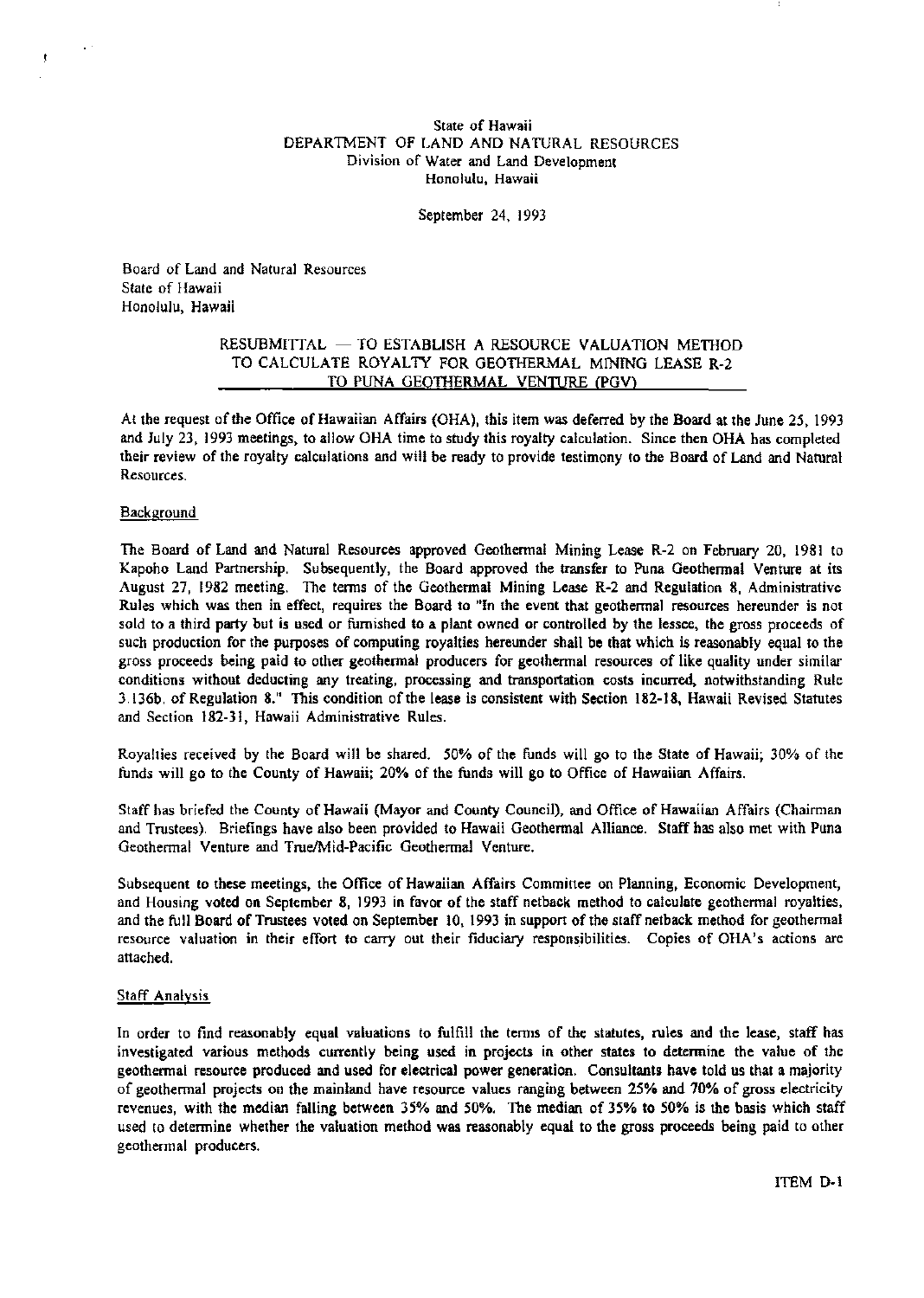#### Parameters Used in the Netback Method

As stated, the netback method calculates geothermal resource value by subtracting transmission and generating costs from gross electricity revenues. The remainder is considered to be the resource value. Historically, the Minerals Management Service of the U.S. Department of the Interior, in administering thousands of leases on federal lands in oil, gas and geothermal resource producing projects, has used estimates for the developer's cost of capital, rather than actual figures. Threshold limits were established, historically deriving from the oil and gas industries, to estimate relationships between the costs of transmission as a percentage of revenues and the cost of generation relative to revenues and transmission costs. The estimates for the developer's cost of capital and the limits on transmission and generating costs are known as the parameters of the netback method. Varying these parameters affects the calculation of the resource value.

Prior to January I, 1992, the MMS used first a prime rate for estimating capital costs, then changed to the Standard and Poor's BBB industrial bond rate. In January 1989 MMS promulgated proposed new rules in the Federal Register using a multiplier of 1.5 on the BBB industrial bond rate and limits on transmission and generating deductions.

The final rules were promulgated in November 1991, with a multiplier on the BBB industrial bond rate of 2.0 and no limits on transmission or generating costs.

In summary, the MMS netback parameters are:

- 2.0 multiplier on the BBB industrial bond rate for estimating developer's cost of capital
- **no limits on transmission costs**
- no limits on generating costs

If the MMS parameters are used in Hawaii, the gross proceeds of the PGV project is not reasonably equal to the gross proceeds being paid to other geothermal producers for geothermal resources of like quality under similar conditions. Hawaii's geothermal resources will have a zero value for the next 7 to 14 or more years under the MMS parameters. It is apparent the parameters used by MMS applies only to federal leases. Therefore, the staff proposes to use a modified version of the netback parameters.

#### **Staff Parameters**

The staff's modified version is patterned after the proposed January 1989 MMS rules as published in the federal register.

Specifically, the parameters proposed for use in the State of Hawaii are as follows:

- A multiplier of 1.5 times the Standard and Poor's BBR industrial bond rate in place at the time cost rates are established (the multiplier is multiplied by the bond rate to estimate the developer's cost of capital).
- A threshold limit on actual transmission costs of 50% of the gross electricity revenues ٠ ("threshold" means the limit would be subject to administrative relief upon the developer's substantiation of actual financial burden).
- A threshold or limit on actual generation costs to two-thirds of the tailgate value of electricity (gross electricity revenues minus allowable transmission costs and also subject to administrative relief upon substantiation of actual financial burden).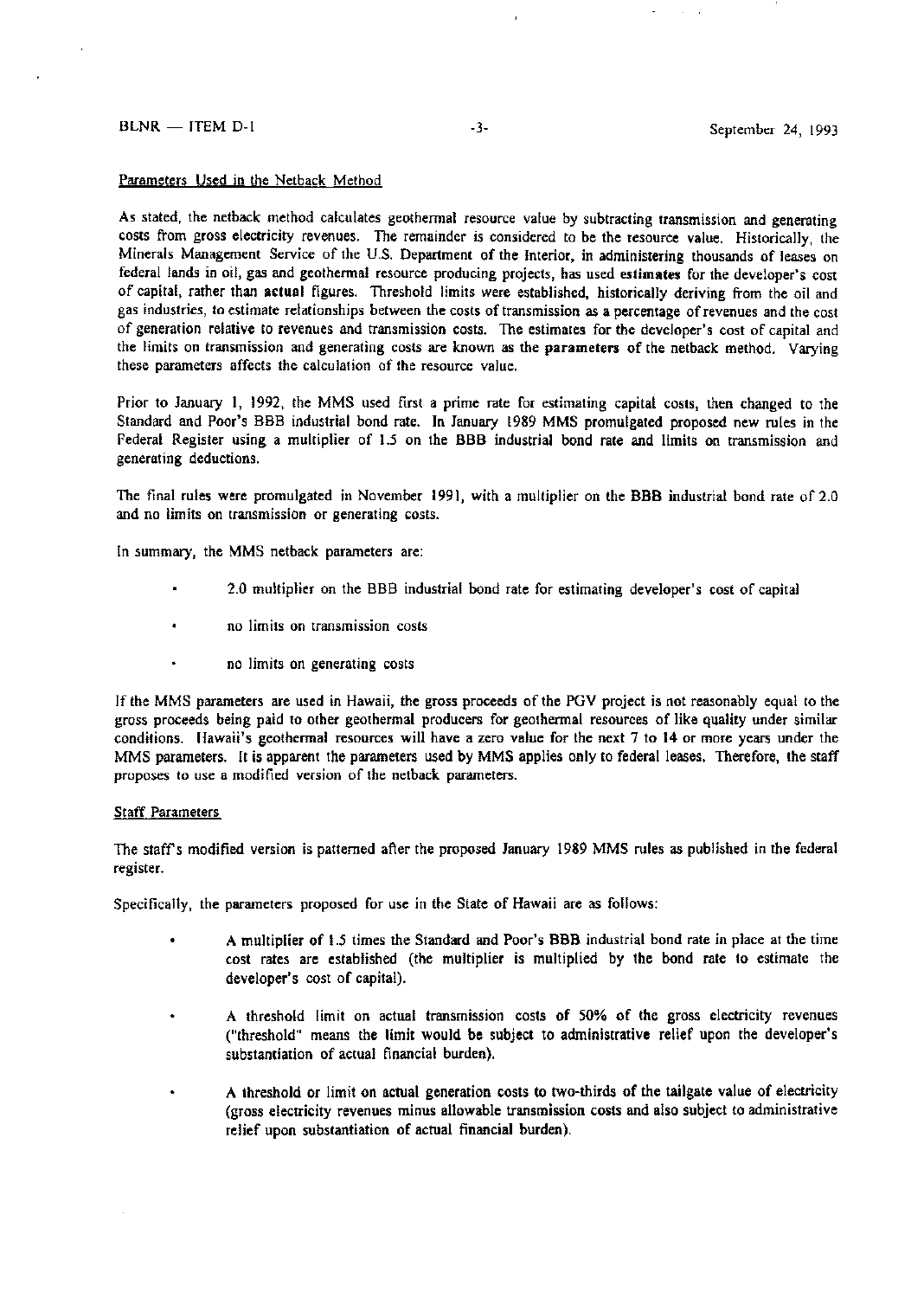## BLNR - ITEM D-1 -5- September 24, 1993

**of capital to the developer. It would be more accurate to use either actual cost of capital for transmitting and**  generating costs, **or** a multiplier of 1.5 times the 888 industrial bond rate to estimate the developer's actual cost of capital. Two times the current 888 industrial bond rate currently would be about 16%. We doubt that PGV's actual cost of capital is this high. It is more likely in the 12% range. Regarding limits on cost deductions, staff's proposal is to adopt the same standards used by MMS when its method included cost limits, i.e. when the developer has actual documented expenses in excess of limits, these actual expenses will be allowable in calculating the value of the resource. The audit requirements will consist of looking into directly related or directly allocable transmission and generating costs only.

#### **RECOMMENDATION:**

Staff recommends that the netback method be adopted by the Board together with the proposed parameters ( 1.5 multiplier, 50% threshold limit on transmission costs and threshold limit on generation costs of two-thirds of the tailgate value of electricity, and allowance of depreciation of capital equipment) to calculate the value of geothermal resource used in the production of electricity. This method results in a reasonable resource valuation of about 28%-30% of gross electricity revenues over the first 15 years, and provides administrative relief from **deduction limits if cost limits are exceeded for legitimate causes. This results in resource valuation as a**  percentage of gross electricity revenues **below** the median industry range of 35%--50%.

It is further recommended to authorize the chairperson to sign the appropriate documents to implement the staff's modified netback resource valuation method and to carry out annual audits of PGV's financial documents to verify the accuracy and legitimacy of cost deductions.

Respectfully submitted. ------:-=> **TAGOM** MAI Manager-Chief Engineer

Attach.

APPROVED FOR SUBMITTAL:

KEITH W. AHUE, Chairperson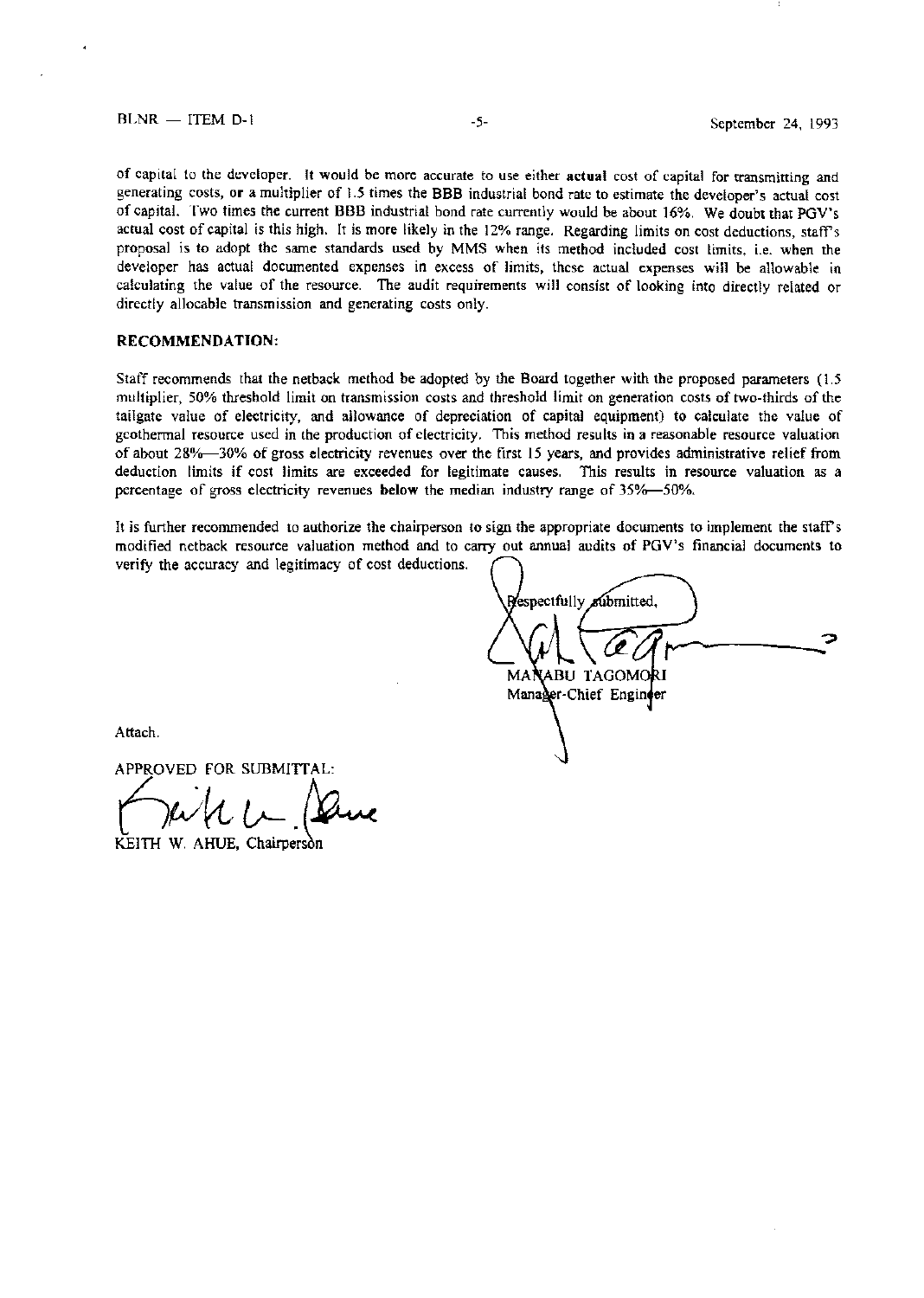## TITLE 13

•

 $\sim$  $\sim$  $\sim$ 

## DEPARTMENT OF LAND AND NATURAL RESOURCES

## SUBTITLE 1 ADMINISTRATION CHAPTER 1 RULES OF PRACTICE AND PROCEDURE

Adopting Rules for Contested Case Hearings

#### Summary

- 1. Section 131-1-2 of Title 13,·Chapter 1, entitled "Definitions" is amended.
- 2. Subchapter 4 of Title 13, Chapter 1, is amended to read "Declaratory Rulings."
- 3. Subchapter 5 of Title 13, Chapter 1, providing for "Contested Case Proceedings" is adopted.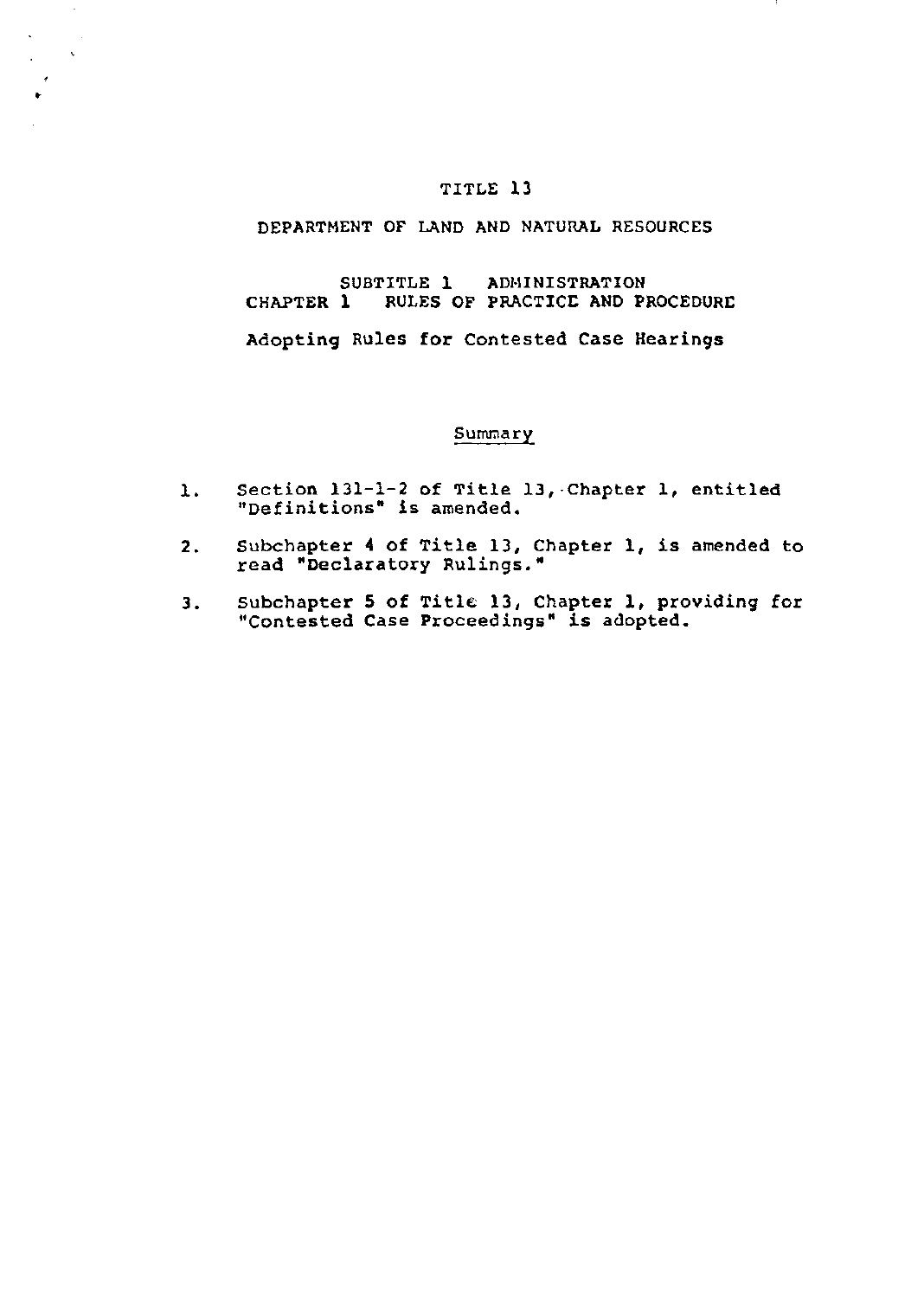"Sec. 13-1-2 Definitions. (a) As used in this title, unless the context requires otherwise:

"Board" means the board of land and natural resources.

•

"Chairperson" means the chairperson of the board of land and natural resources.

"Contested case" means a proceeding in which the legal rights, duties, or privileges of specific parties are required by law to be determined after an opportunity for an agency hearing.

"Department" means the department of land and natural resources.

"Party" means each person or agency named or admitted as a party, or properly seeking and entitled as of right to be admitted as a party in any court or agency proceeding.

"Person" means as appropriate individuals, partnerships, corporations, associations, or public or private organizations of any character other than agencies.

"Petitioner" means the person or agency on whose behalf the petition or application is made.

"Presiding officer" means the person conducting the hearing which shall be the chairperson or the chairperson's designated representative.

"Proceeding" means the board's consideration of the relevant facts and applicable law, consideration thereof, and action thereupon with respect to a particular subject within the board's jurisdiction, initiated by a filing or submittal or request or a board's notice or order, and shall include but not be limited to:<br>(1) Proceeding involving

- Proceeding involving the adoption of forest reserve or watershed boundaries;
- (2) Petitions for the creation of land use subzones in conservation districts;
- (3) Proceedings involving the adoption of forest, forest reserve, watershed, fish and game, water, parks, historical sites, recording and land development, use, management, disposal and acquisition rules;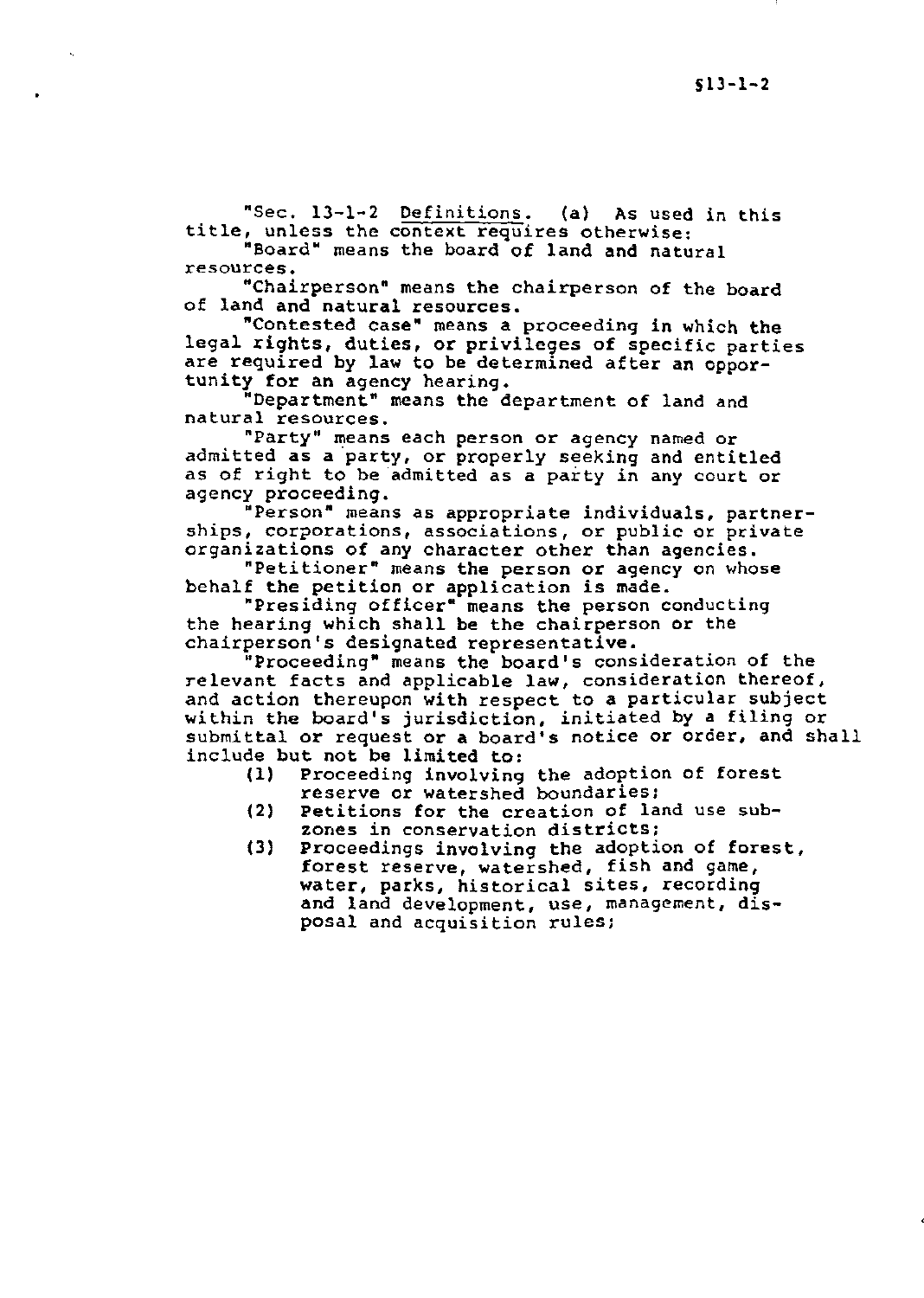•

- (4) Petitions or applications for the granting or declaring any right, privilege, authority, or relief under or from any provision of law or of any rule or requirement made pursuant to a power granted by law:
- (5) An investigation or review instituted or requested to be instituted by the board;
- (6) Other proceedings involving the adoption, amendment, or repeal of any rule of the board, whether initiated by board order or notice or by petition of an interested person.

"Public hearing" means a hearing required by law in which members of the public generally may comment upon a proposed rule or application.

"Rules" means the rules of practice and procedure before the board.

"Public records" is defined in section 92-50, Hawaii Revised Statutes. The term shall include all rules, written statements of policy or interpretation formulated, adopted or used by the board, all final opinions and orders, the minutes of meetings of the board and any other material required by law to be kept on file in the office of the board unless accorded confidential treatment pursuant to statute or the rules of the board." [Eff. 6/22/81; SEP 0 7 1982 (Auth: HRS  $\S591-2$ , 171-6) (Imp: HRS  $\S591-2$ ,  $91-8$ , 171-6)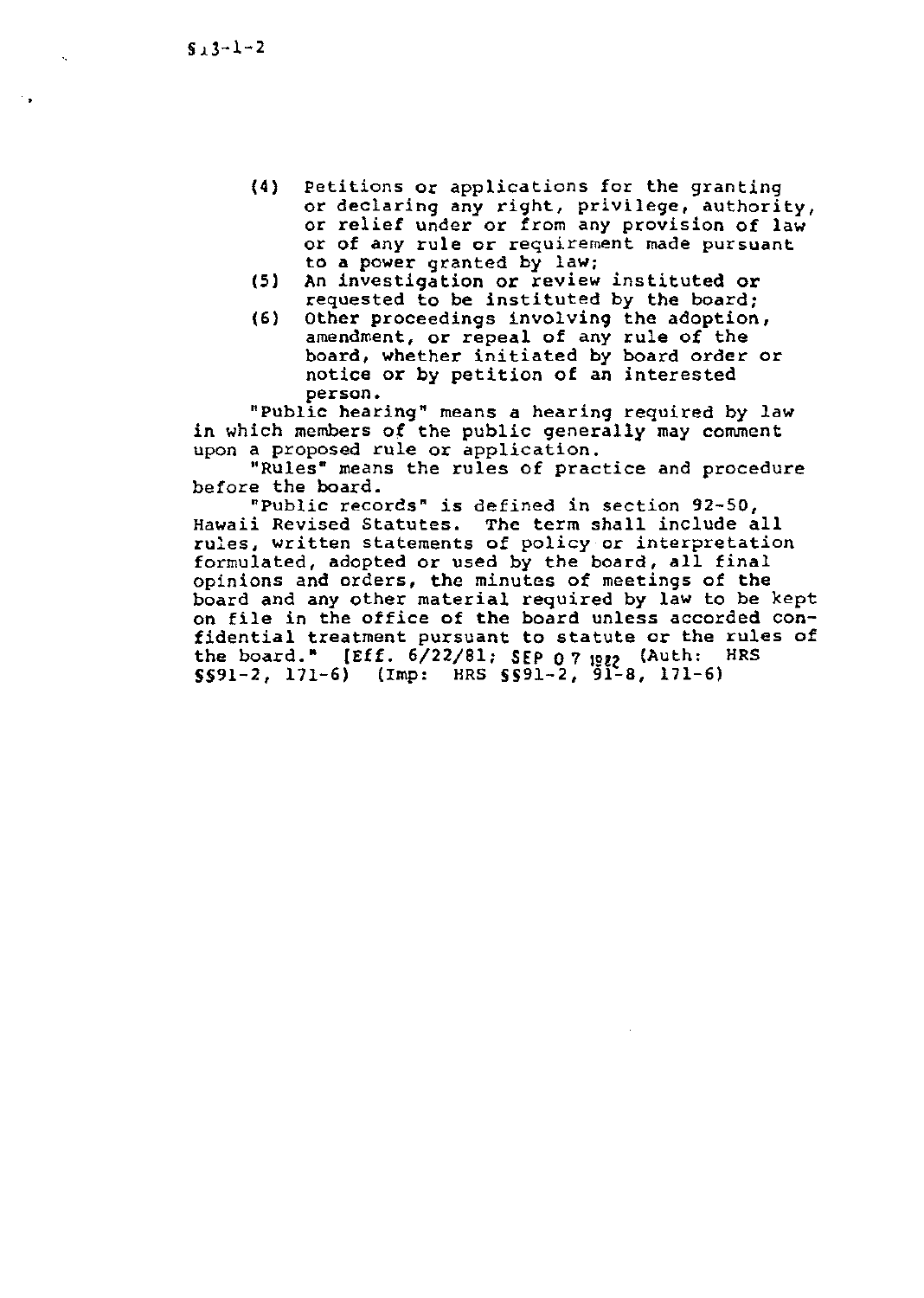# "Subchapter 4 Declaratory Rulings."

 $\sim 10^{-11}$ 

..

 $\sim 10^7$ 

 $\label{eq:2.1} \frac{1}{\sqrt{2}}\int_{\mathbb{R}^3}\frac{1}{\sqrt{2}}\left(\frac{1}{\sqrt{2}}\right)^2\frac{1}{\sqrt{2}}\left(\frac{1}{\sqrt{2}}\right)^2\frac{1}{\sqrt{2}}\left(\frac{1}{\sqrt{2}}\right)^2\frac{1}{\sqrt{2}}\left(\frac{1}{\sqrt{2}}\right)^2.$  $\label{eq:2.1} \frac{1}{\sqrt{2\pi}}\sum_{i=1}^n\frac{1}{\sqrt{2\pi}}\sum_{i=1}^n\frac{1}{\sqrt{2\pi}}\sum_{i=1}^n\frac{1}{\sqrt{2\pi}}\sum_{i=1}^n\frac{1}{\sqrt{2\pi}}\sum_{i=1}^n\frac{1}{\sqrt{2\pi}}\sum_{i=1}^n\frac{1}{\sqrt{2\pi}}\sum_{i=1}^n\frac{1}{\sqrt{2\pi}}\sum_{i=1}^n\frac{1}{\sqrt{2\pi}}\sum_{i=1}^n\frac{1}{\sqrt{2\pi}}\sum_{i=1}^n\$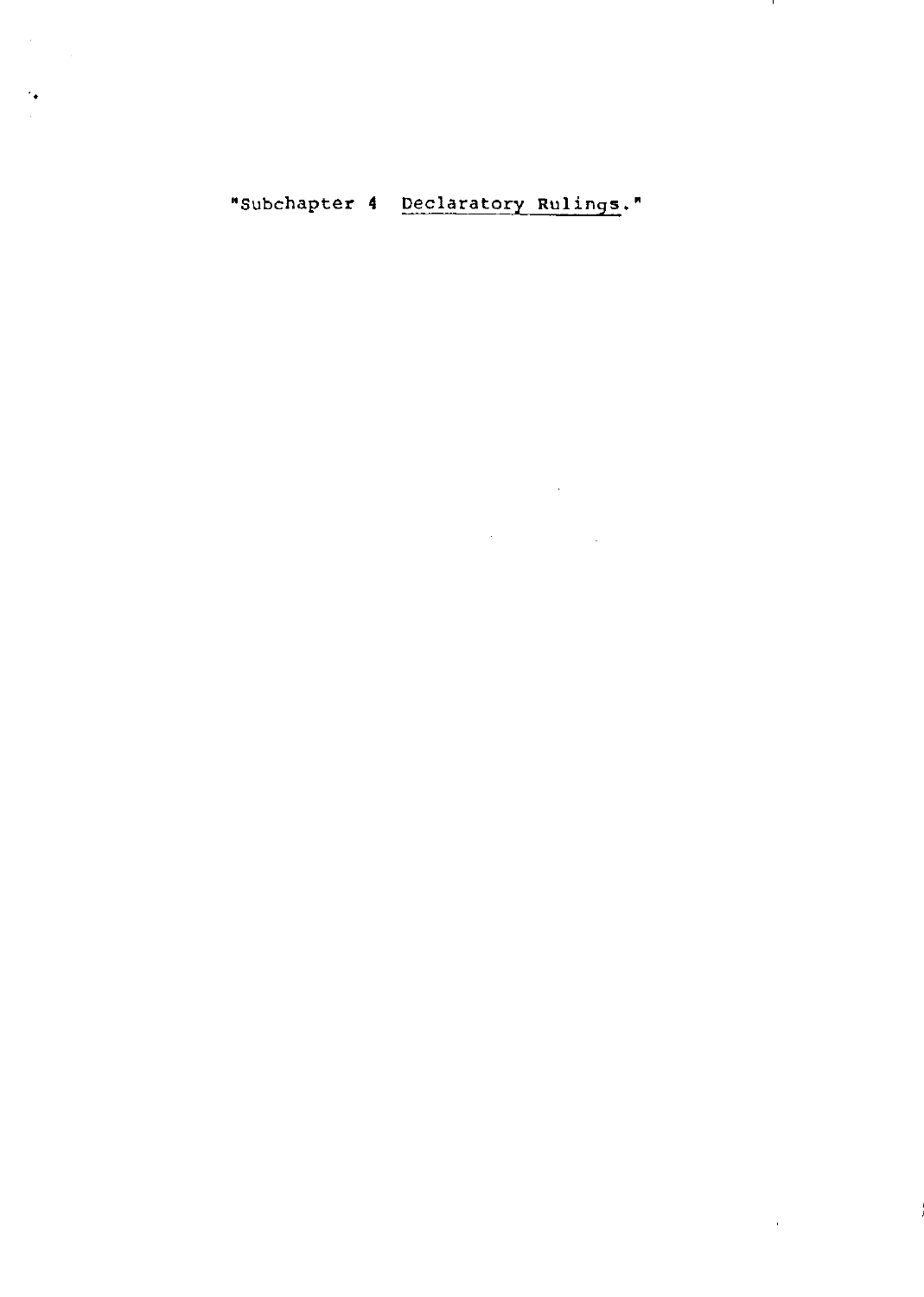## "SUBCHAPTER S CONTESTED CASE PROCEEDINGS

..

513-1-28 Contested case hearings. When required by law, the board shall hold a contested case hearing upon its own motion or on the written petition of any government agency or any interested person who is properly admitted as a party pursuant to section 13-1-31. Unless specifically prescribed in this chapter or by chapter 91, Hawaii Revised Statutes, the board may adopt procedures that in its opinion will best serve the purposes of the hearings. Where a public hearing is required by law, it shall be held prior to the contested case hearing. [Eff. SEP 07 ]982 (Auth: HRS 5591-2, 171-6) (Imp: HRS §91-9)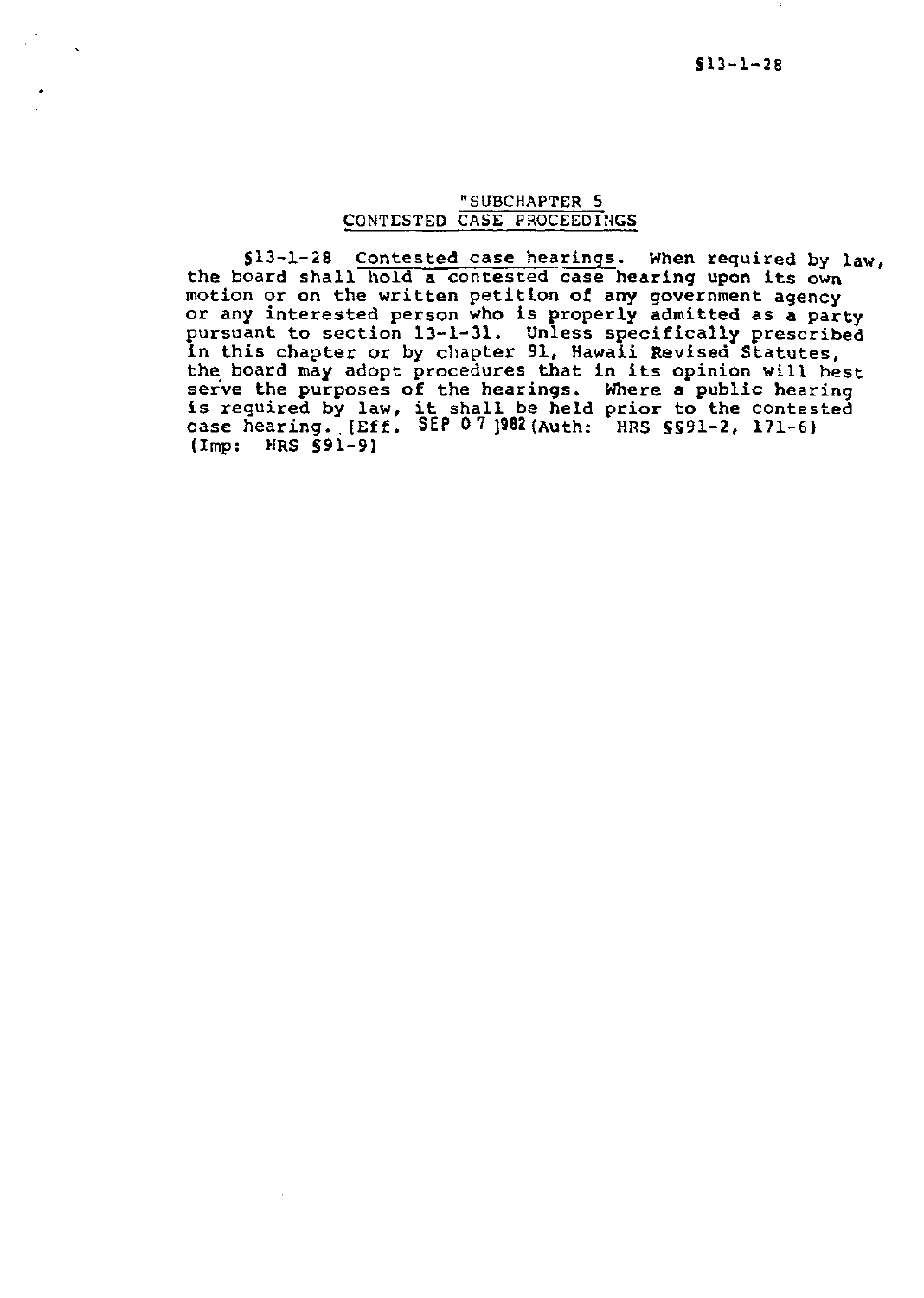513-l-29 Request for hearing. (a) A hearing on a contested matter may be requested by the board on its own motion or upon the written petition of any government aoency or any interested person who then properly qualifies to be admitted as a party. An oral or written request for a contested case hearing must be made by the close of the public hearing (if one is required) or the board meeting at which the matter is scheduled for disposition (if no public hearing is required). In either situation, the person or<br>**Again person in the context description was delin** (o (or mail and postmark) a Writech people who mail and postmark) a writech problem when the boundary to  $\frac{1}{2}$  term than the day of the street with the special control of  $\frac{1}{2}$ making an oral or written request and submitting a written petition may be waived by the board. **: in interferent**ing<br>**be.** The time for (b) A petition requesting a contested case hearing

•

- shall contain concise statements of:<br>(1) The legal authority under The legal authority under which the proceeding, hearing or action is to be held or made;
	- (2) The petitioner's interest that may be affected;
	- (3) The disagreement, denial, or grievance which is being contested by the petitioner;
	- $(4)$ The basic facts and issues raised; and
	- (5) The relief to which the party or petitioner seeks or deems itself entitled.<br>[Eff. SEP 07 1982] (Auth: HRS § (Auth: HRS §91-2) (Imp: HRS 591-9)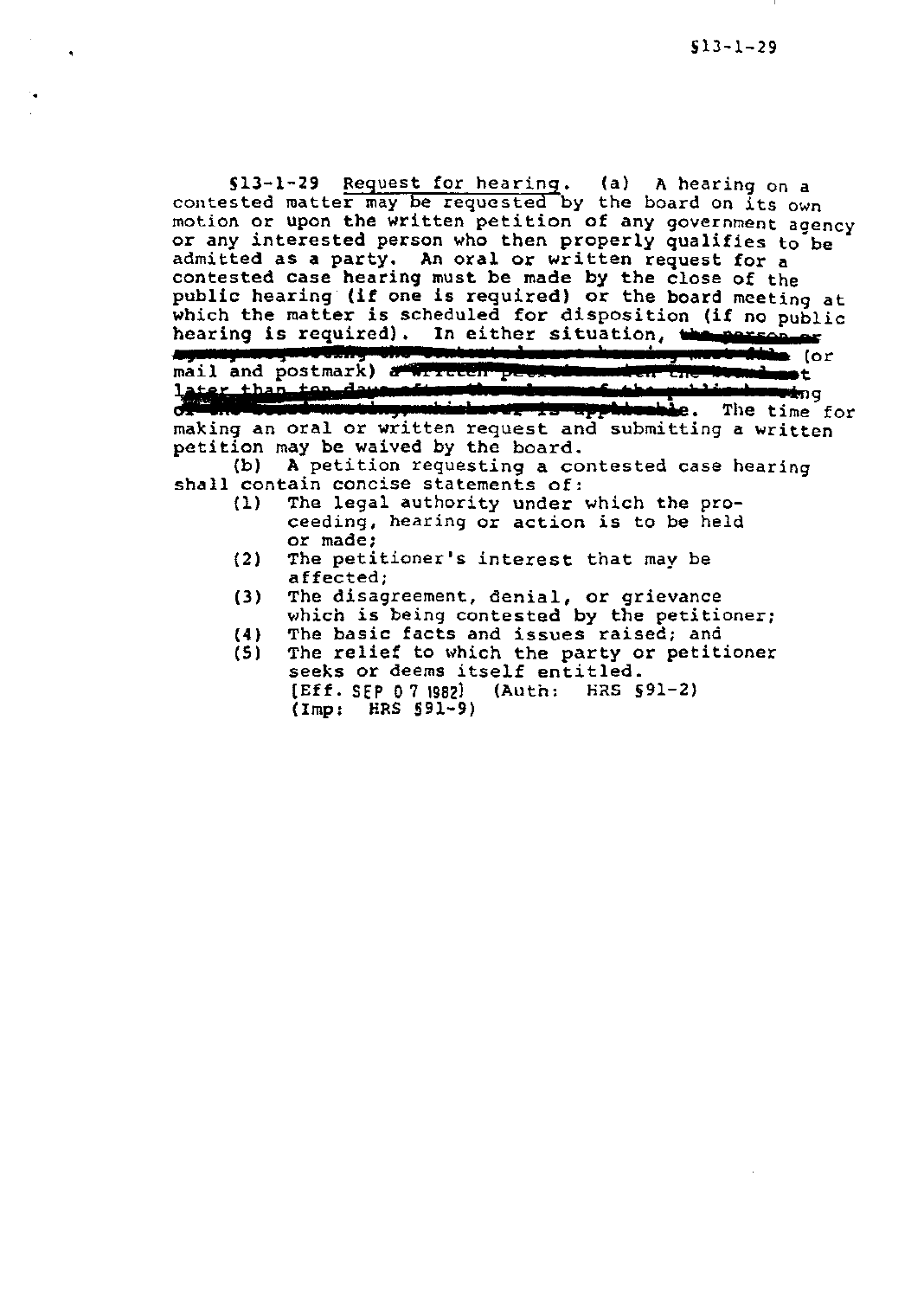§13-1-30 Notice of hearing. After a determination is made that a contested case hearing is required, the manifolder or agencies acmini **CONVERTITION IN POPUL** their last seconded adducess at department of the published as provided by law but not less than once in a newspaper of general circulation within the State and within the county provided that matters of internal management shall not be subject to the publication requirement. [Eff. SEP 07 1989] (Auth: HRS 591-2, 171-6) (Imp: HRS 5§91-9, 91-9.5)

. .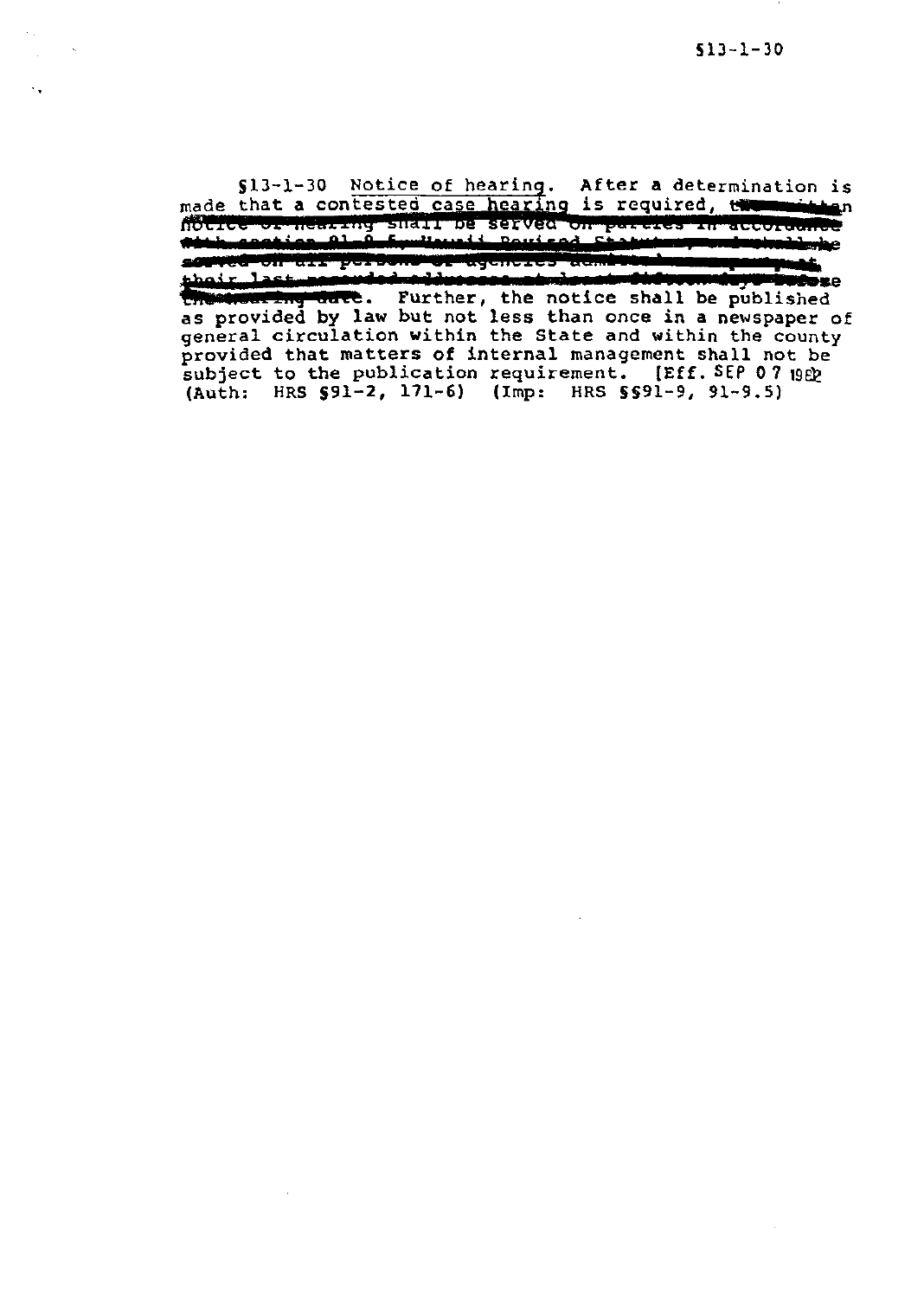Sll-1-31 Parties. (a) The following persons or agencies shall be admitted as a party:<br>(1) The petitioner shall be a pa

- (1) The petitioner shall be a party.<br>(2) All government agencies whose ju
- All government agencies whose jurisdiction includes the land in question may be admitted as parties upon timely application.
- (3) All persons who have some property interest in the land, who lawfully reside on the land, who are adjacent property owners, or who otherwise can demonstrate that they will be so directly and immediately affected by the proposed change that their interest in the proceeding is clearly distinguishable from that of the general public shall be admitted as parties upon timely application.
- (4) Other persons who can show a substantial interest in the matter may apply to be a party. The presiding officer or the board may approve the application only if the applicant's participation will substantially assist the board in its decision making.

(b) The presiding officer or the board as provided by law may deny any application to be a party when it appears tha**t:**<br>(1)

- The position of the applicant for participation is substantially the same as the position of a party already admitted to the proceedings; and
	- (2) The admission of additional parties will not add substantially new information or the addition will render the proceedings inefficient and unmanageable.

(c) All persons with similar interests seeking to be admitted as parties shall be considered at the same time so far as possible.

(d) Where a contested case hearing has been scheduled, any other interested person who qualifies to be a party under subsection (a) may apply to participate, in accordance  $\zeta$   $\chi$   $\zeta$   $\zeta$   $\zeta$   $\zeta$   $\zeta$   $\zeta$   $\zeta$   $\zeta$   $\zeta$   $\zeta$   $\zeta$   $\zeta$   $\zeta$   $\zeta$   $\zeta$   $\zeta$   $\zeta$   $\zeta$   $\zeta$   $\zeta$   $\zeta$   $\zeta$   $\zeta$   $\zeta$   $\zeta$   $\zeta$   $\zeta$   $\zeta$   $\zeta$   $\zeta$   $\zeta$   $\zeta$   $\zeta$   $\zeta$   $\zeta$  the board not later than ten days before the scheduled contested case hearing. Except .for good cause shown, late

filings shall not be permitted.<br>(e) The application to be The application to become a party shall contain the following:<br>(1) The

- The nature of applicant's statutory or other right.
	- (2) The tax map key number of the applicant's property as well as the petitioner's property. The nature and extent of applicant's interest.

AMENJED  $k^2$   $2^{111}$   $162$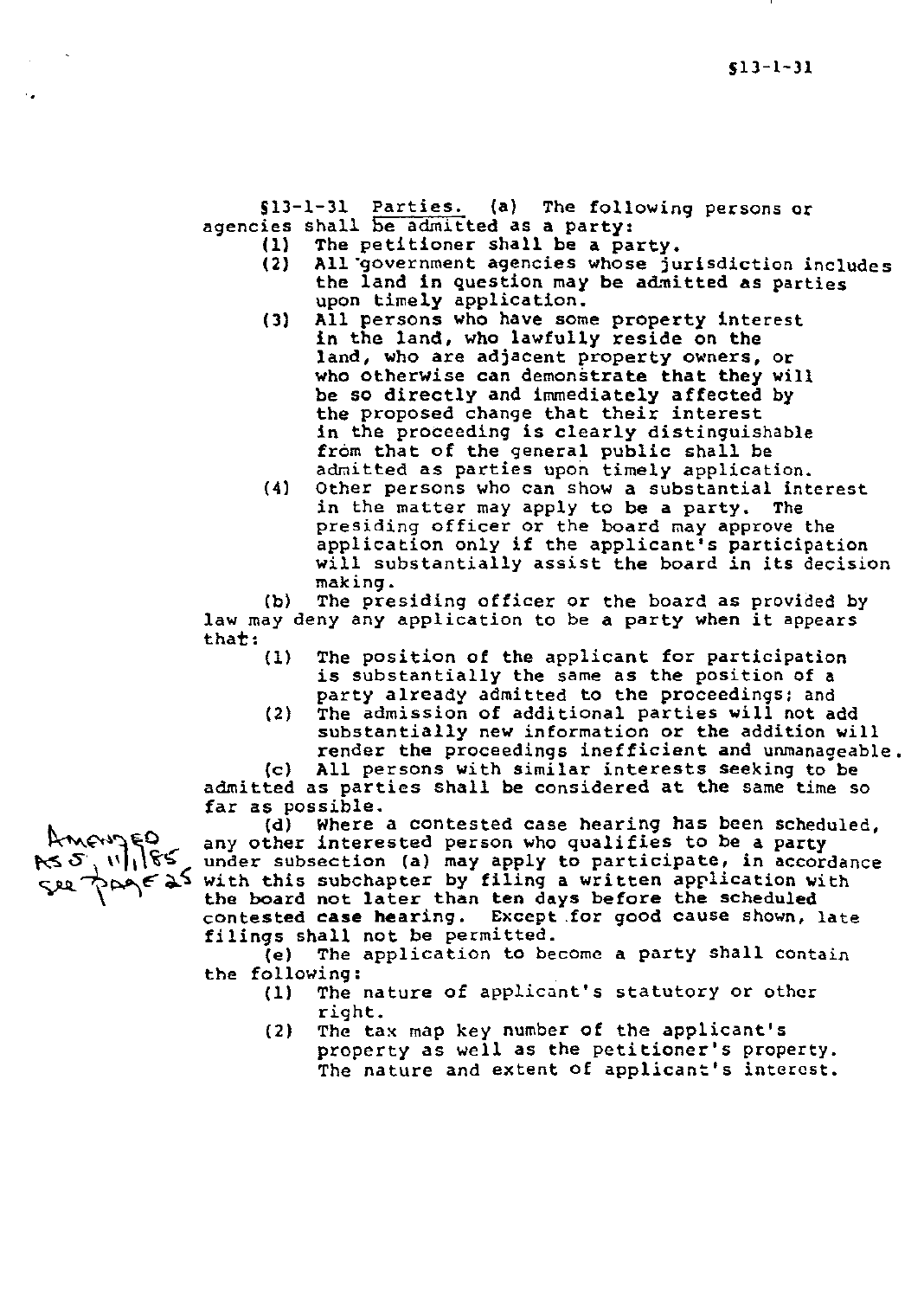•

- (3) The effect of any decision in the proceeding on applicant's interest.
- $(4)$ The difference in the effect of the proposed action on the applicant's interest and the effects of the proposed action on the general public.
- (f) address: If relevant, the application shall also
	- (1) Other means available whereby applicant's interest may be protected.
	- (2) The extent the applicant's interest may be represented by existing parties.
	- (3) The extent the applicant's interest in the proceedings differs from that of the other parties.
	- (4) The extent the applicant's participation can assist in development.of a complete record.
	- (S) The extent the applicant's participation will broaden the issue or delay the proceeding.
	- (6) How the applicant's intervention would serve the public interest.
	- (7) Any other information the board may add or delete.

 $\frac{1}{2}$  If any party opposes another person's application to be a party, the party may file objections for the record no later than we want prior to the hearing.<br>(h) All applications to be a party sha

All applications to be a party shall be acted upon as soon as practicable and shall be decided not later than the commencement of the contested case hearing.

(i) A person whose petition to be admitted as a party has been denied may appeal that denial to the circuit court pursuant to section 91-14, Hawaii Revised Statutes.<br>[Eff. SEP 07 1983] (Auth: HRS SS91-2, 171-6) (Imp: HRS  $(Auth: HRS S591-2, 171-6)$  (Imp: HRS 5591-9, 91-9.5)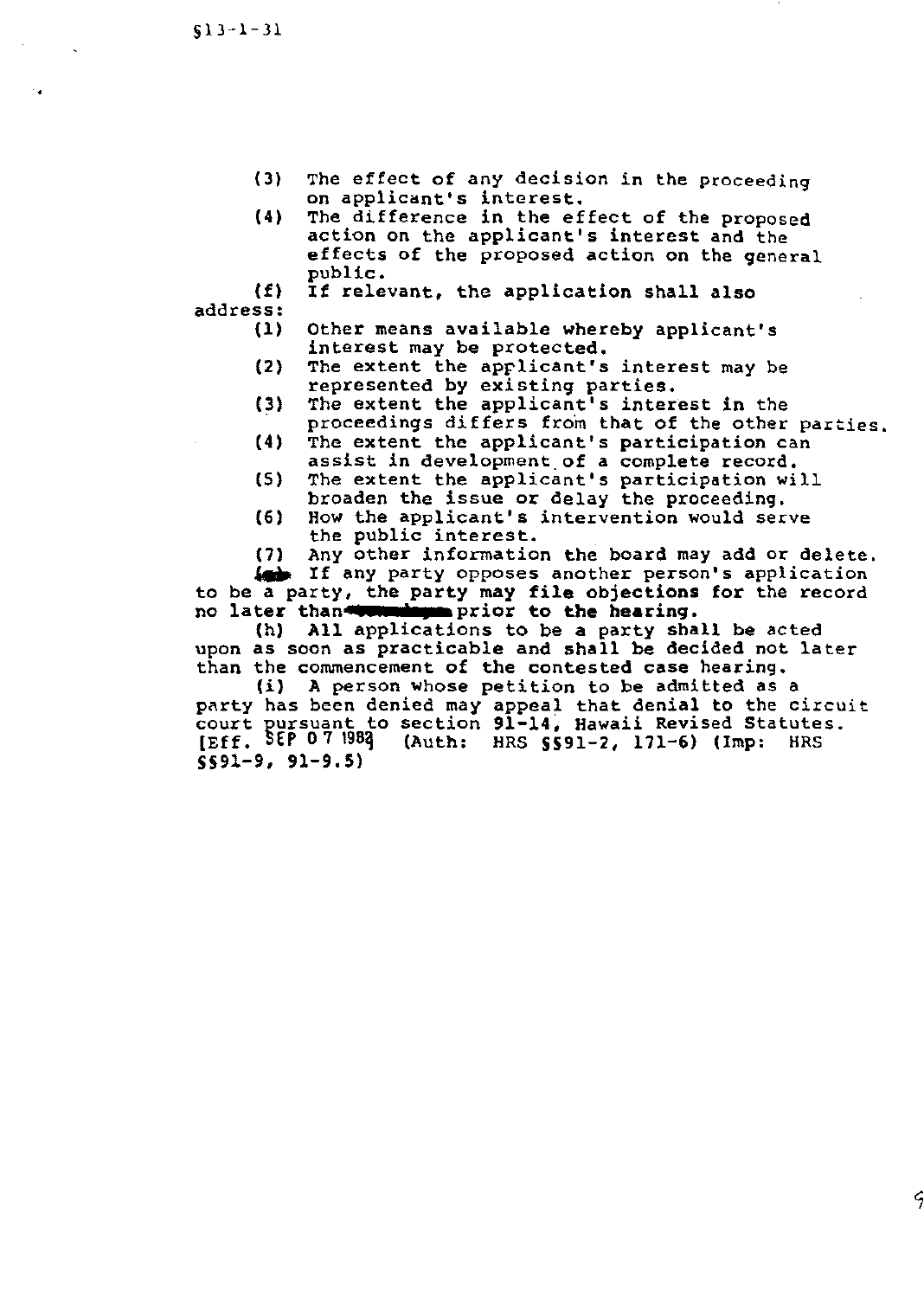Sl3-l-32 Conduct of hearing. (a) Contested case hearings shall be conducted in accordance with this subchapter, and chapter 91, HRS.

(b) The presiding officer shall have the power to give notice of the hearing, administer oaths, compel attendance of witnesses and the production of documentary evidence, examine witnesses, certify to official acts, issue subpoenas, rule on offers of proof, receive relevant evidence, hold conferences before and during hearings, rule on objections or motions, fix times for submitting documents, briefs, and dispose of other matters that normally and properly arise in the course of a hearing authorized by law that are necessary for the orderly and just conduct of a hearing. The board for the orderly and just conduct of a hearing. members may examine and cross-examine witnesses.

(c) The chairperson of the board shall be the presiding officer. However, the·chairperson may designate another board member, an appointed representative or a master to be presiding officer unless prohibited by law.

(d) The board may conduct the hearing or, unless otherwise prohibited by law, the board in its discretion may designate a hearing officer or master to conduct contested case hearings.

(e) The presiding officer shall provide that a verbatim record of the evidence presented at any hearing is taken unless waived by all the parties. Any party may obtain a certified transcript of the proceedings upon payment of the fee established by law for a copy of the transcript.<br>(f) I

In hearings on applications, petitions, complaints, and violations, the petitioner or complainant shall make the first opening statement and the last closing argument unless the board directs otherwise. Other parties shall be heard in such order as the presiding officer directs. After all parties close their case, the department may make its recommendations, if any.

(g) Where a party is represented by more than one counsel, they may allocate witnesses between them but only one of the counsel shall be permitted to cross-examine a witness or to state any objections or to make closing arguments.

(h) Each party shall have the right to conduct such cross-examinations of the witnesses as may be required for a full and true disclosure of the relevant facts and shall have the right to submit rebuttal evidence, subject to limitation by the presiding officer.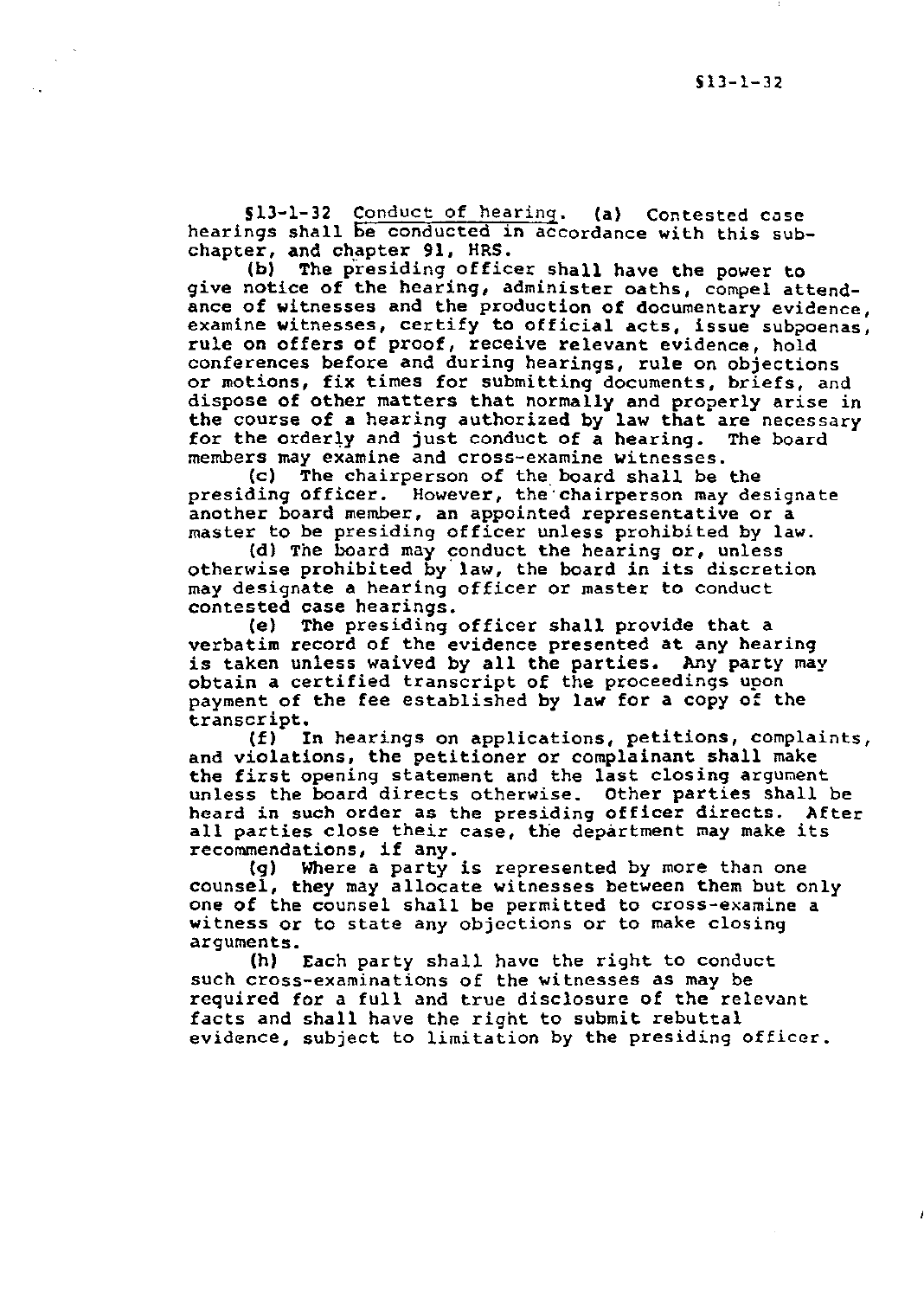$\mathcal{A}^{\mathcal{A}}$ 

(i) To avoid unnecessary or repetitive evidence, the presiding officer may limit the number of witnesses, the extent of direct or cross examination or the time for testimony upon. a particular issue, subject to law. (Eff. (Auth: HRS SS91-2, 171-6) (Imp: HRS SS91-9, 92-16)

(j) Any procedure in a contested case may be modified or waived by stipulation of the parties and informal disposition may be made of any contested case by stipulation, agreed settlement, consent order or default. [Eff. SEP 0 7 1982 (Auth: HRS SS9l-2, 171-6) (Imp: HRS S91-9 (d))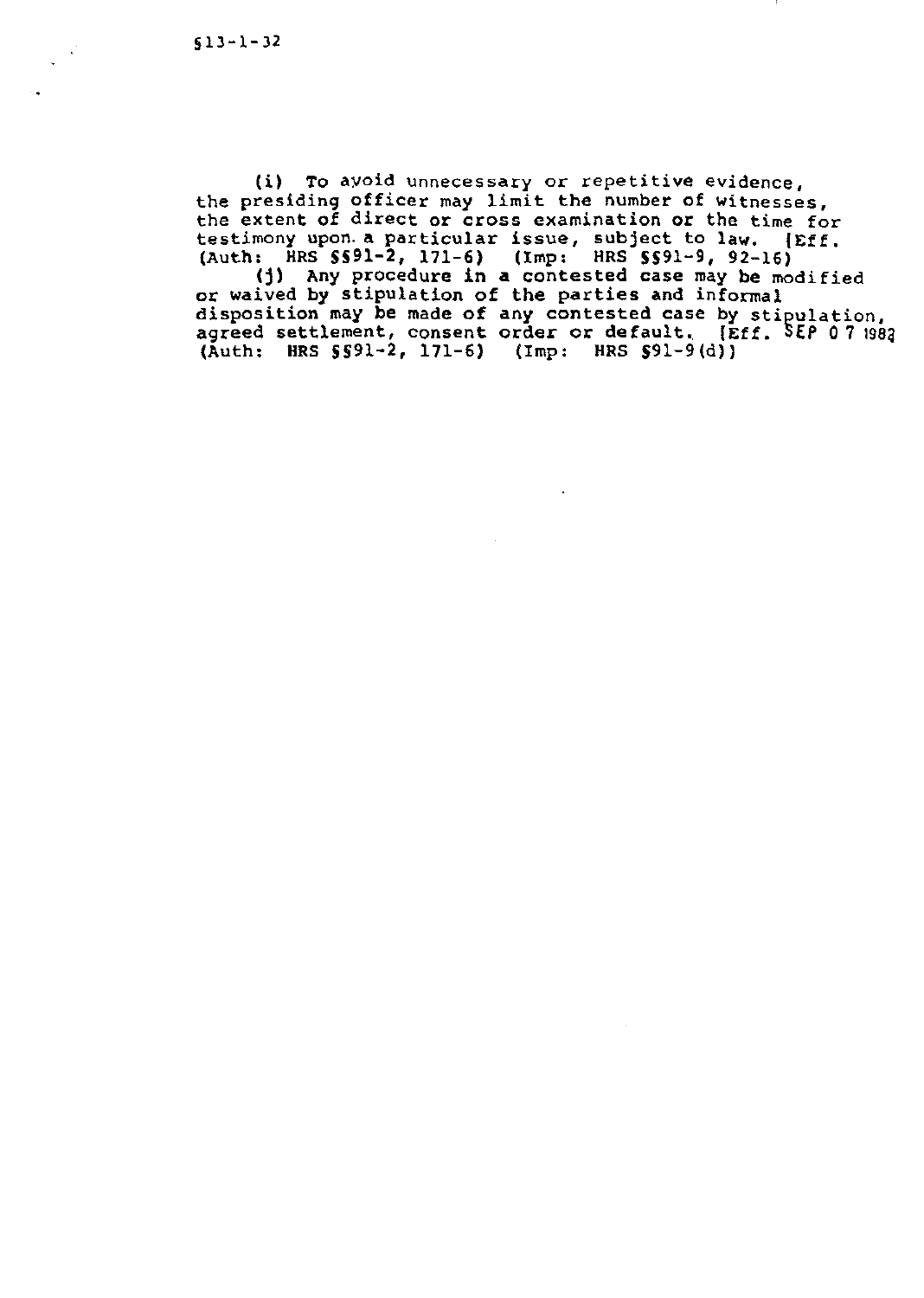I

§13-l-33 Procedure for witnesses. (a) Witnesses may be subpoenaed as set forth below:<br>(1) Requests for the issuance of

- Requests for the issuance of subpoenas, requiring the attendance of a witness for the purpose of taking oral testimony before the board shall be in writing, and shall state the reasons why the testimony of the witness is believed to be material and relevant to the issues involved. Only parties or a board member may request the issuance of a subpoena.
- (2) Request for the issuance of subpoenas for the production of documents or records shall be in writing, shall specify the particular document or record, or part thereof, desired to be produced; and shall state the reasons why the production thereof is believed to be material and relevant to the issues involved. Only parties or a board member may request the issuance of a subpoena duces tecum.

(b) Subpoenas may be issued by the presiding officer. No subpoena shall be issued unless the party requesting the subpoena has complied with this section giving the name and address of the desired witness and tendering the proper witness and mileage fees. Signed and<br>sealed blank subpoenas shall not be issued to anyone. The sealed blank subpoenas shall not be issued to anyone. name and address of the witness shall be inserted in the original subpoena, a copy of which shall be filed in the proceeding. Subpoenas shall state at whose request the subpoena is issued. **Rightway Tor the procedure in the subpoena** ori<br>pro<br>sub<br>and<br>and

net develope interesting to the state of the same fees (c) Witnesses summoned shall be paid the same fees and mileage as are paid witnesses in circuit courts of the State of Hawaii and such fees and mileage shall be paid by the party at whose request the witness appears. [Eff. SEP 0 7 1982) (Auth: HRS §§91-2, 171-6) (Imp: HRS 592-16)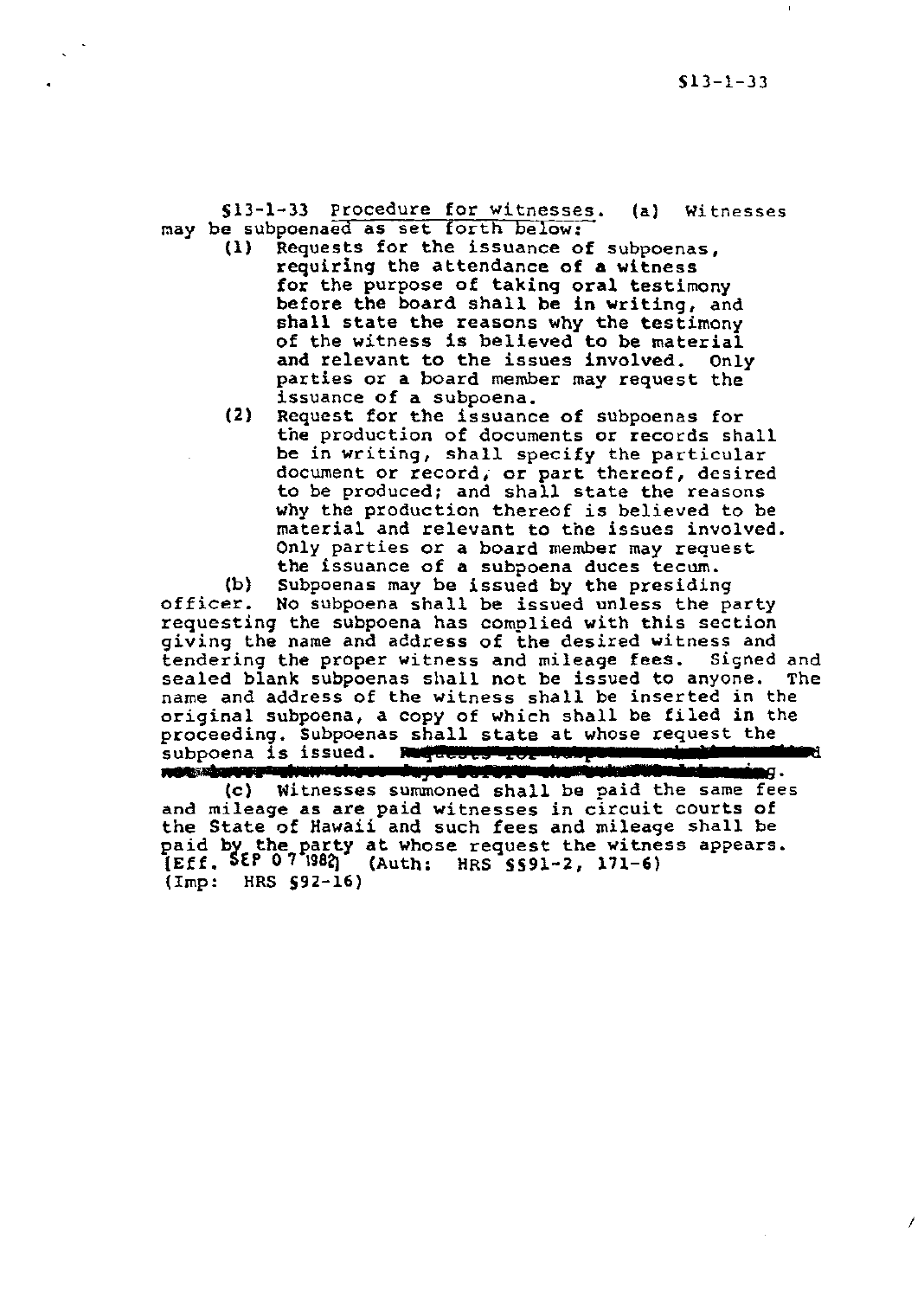Sl3-l-34 Motions. (a) All motions other than those made during a hearing shall be made in writing to the boarc, shall state the relief sought, and shall be accompanied by an affidavit or memorandum setting forth the grounds upon which they are based. The presiding officer shall set the time for all motions and opposing memorandum, if any.<br>(b) **Chromodag panty-chall weave a copy of all** 

ÌЯ. o <del>; and the street position and the board standard global the sense put can tam th</del>e sense of the board the sense of the board the **Mouring combies motion** and shall<br>original with proof of service.

(c) www.insect.com in opposition we dwan all purcies not interventif entire, in shad **r**ar service shall be filed with the board.

(d) Failure to serve or file a memorandum in opposition to a motion or failure to appear at the hearing shall be deemed a waiver of objection to the granting or denial of the motion.  $[Eff. SEP 0 7]$ 982(Auth: HRS SS91-2, 171-6) (Imp: HRS §91-7)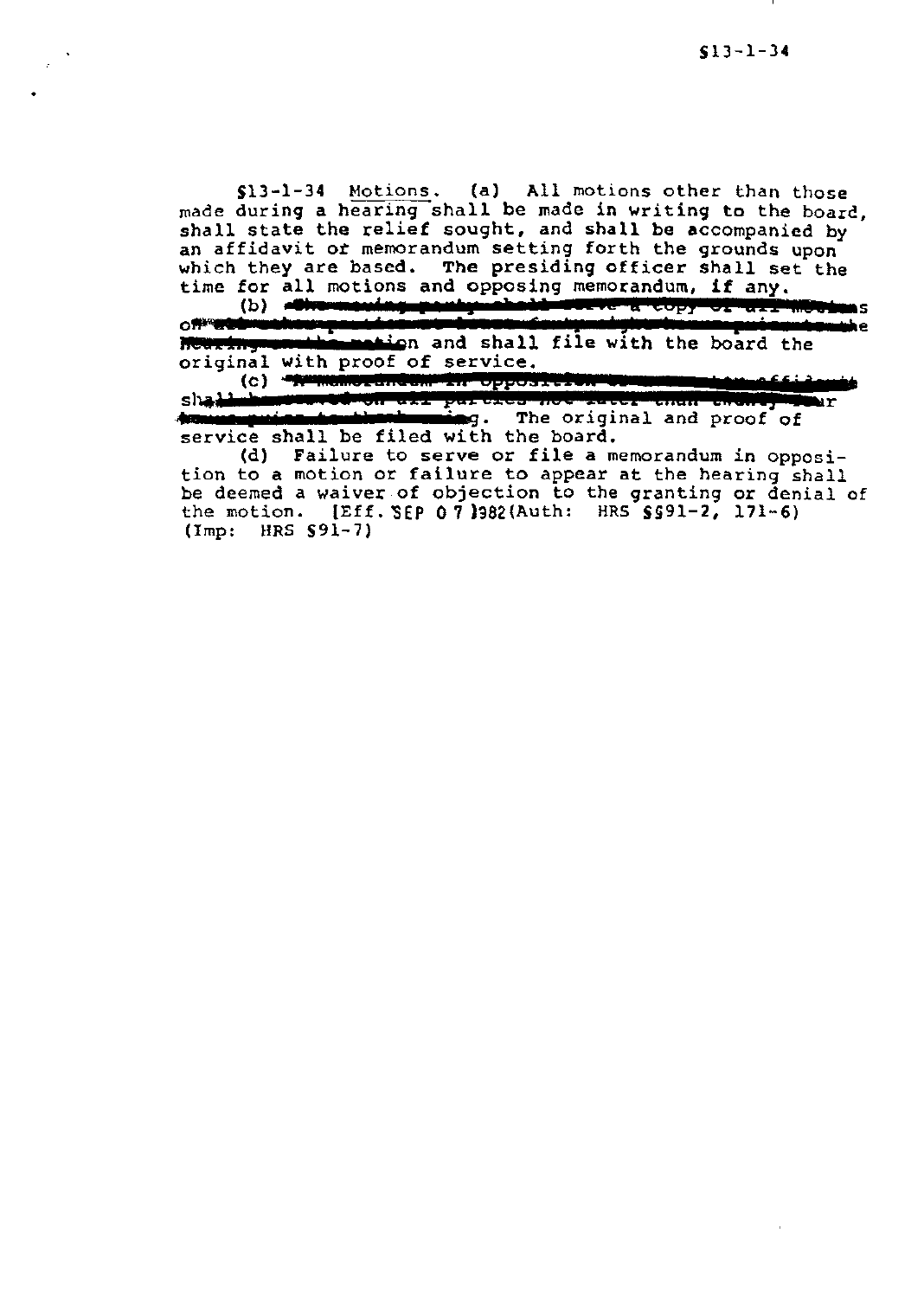513-1-35 Evidence. (a) The presiding officer may exercise discretion in the admission or rejection of evidence and the exclusion of immaterial, irrelevant, or unduly repetitious evidence as provided by law with a view to doing substantial justice.

(b) The presiding officer shall rule on the admissibility of all evidence. The rulings may be reviewed by the board in determining the matter on its merits.

•

(c) When objections are made to the admission or exclusion of evidence, the grounds relied upon shall be stated briefly. Formal exceptions to rulings are unnecessary and need not be taken.<br>(d) An offer of proof for th

An offer of proof for the record shall consist of a statement of the substance of the evidence to which objection has beeri sustained, or the submission of the evidence itself.

(e) With the approval of the presiding cfficer, a witness may read testimony into the record on direct examination. Before any prepared testimony is read, unless excused by the presiding officer, the witness shall deliver copies thereof to the presiding officer and all counsel parties. Admissibility shall be subject to the rules governing oral testimony. If the presiding officer deems that substantial saving in time will result, a copy of the prepared testimony may be received in evidence without reading, provided that copies thereof shall have been served upon all parties and the presiding officer flyerdays holore the hossing or if such prior service is waived, to permit proper cross examination of the witnesses on matters contained in the prepared testi-mony.

(f) If relevant and material matter is offered in evidence in a document containing other matters, the party offering it shall designate specifically the matter so offered. If the other matter in the document would burden the record, at the discretion of the presiding officer, the relevant and material matter may be read into the record or copies of it received as an exhibit. Other parties shall be afforded.opportunity at the time to examine the document, and to offer in evidence other portions believed material and relevant.

- (g) Exhibits shall be prepared as follows:<br>(1) Documents, pleadings, correspondence a
- Documents, pleadings, correspondence and other exhibits shall be legible and must be prepared on paper either 8-1/2 x 13 inches or 8-1/2 x 11 inches in size. Charts and other oversize exhibits must be bound or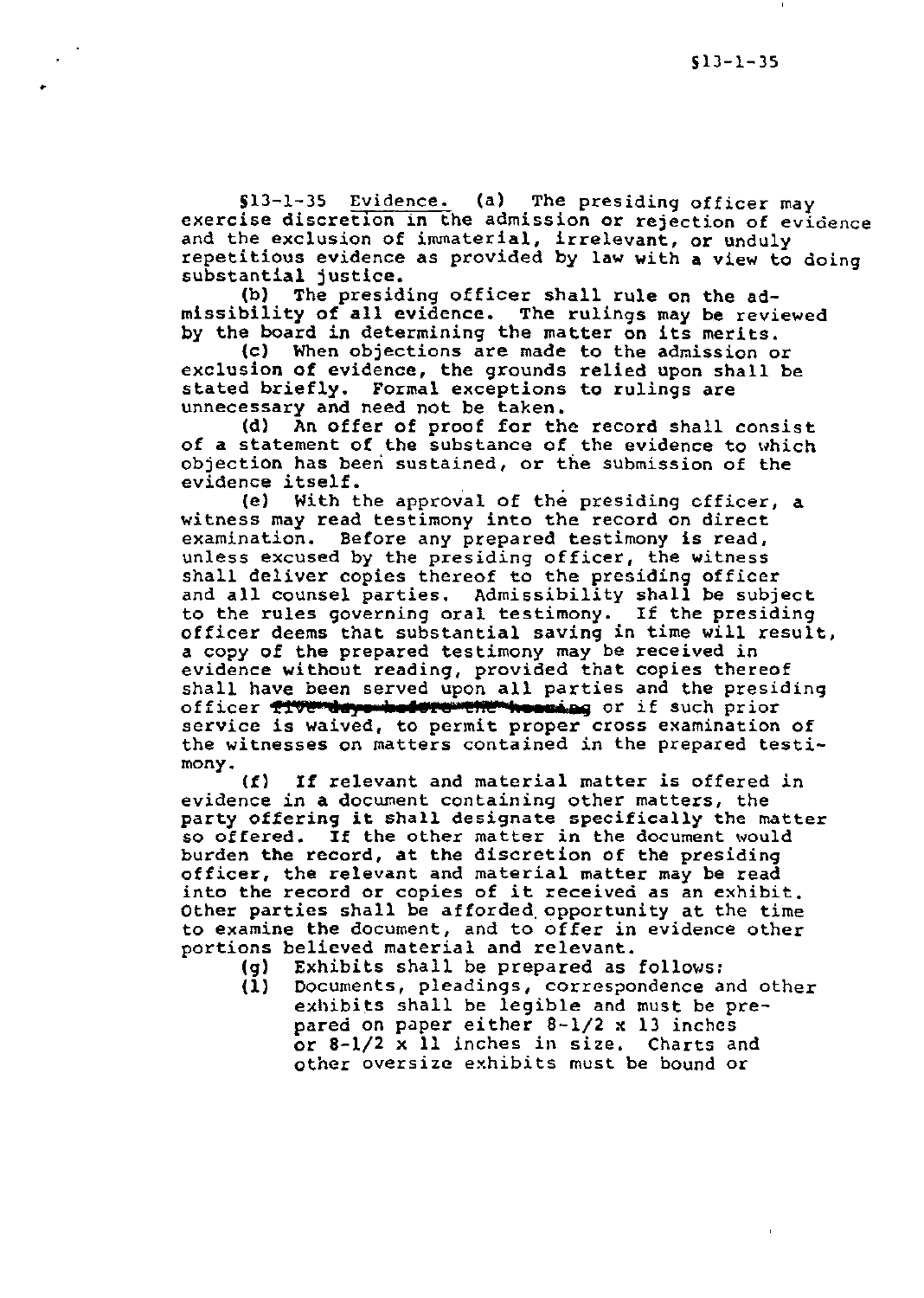folded to the respective approximate size, where practical, Wherever practicable, sheets of each exhibit shall be numbered and data and other figures shall be set forth in tabular form.

(2) When exhibits are offered in evidence, the original and eight copies, unless otherwise waived by the board, shall be furnished to the presiding officer for' the board's use with adequate copies for review by other parties, unless the copies have been previously furnished or the presiding officer directs otherwise.

(h) If any matter contained in a document on file as a public record with the department is offered in evidence, unless directed otherwise by the presiding officer, the document need not be produced as .an exhibit, but may be received in evidence by reference, provided that the particular portions of the document are specifically identified and otherwise competent, relevant, and material. If testimony in proceedings other than the one being heard is offered in evidence, a copy shall be presented as an exhibit, unless otherwise ordered by the presiding officer.

(i) Official notice may be taken of such matters as may be judicially noticed by the courts of the State of Hawaii. Official notice may also be taken of generally recognized technical or scientific facts when parties are given notice either before or during the hearing of the material so. noticed and afforded the opportunity to contest the facts so noticed.

(j) At the hearing, the presiding officer may require the production of further evidence upon any issue. Upon agreement of the parties, the presiding officer may authorize the filing of specific documentary evidence as a part of the record within a fixed time. [Eff.SEP 07 1362] (Auth: HRS §§91-2, 171-6) (Imp: HRS §§91-9, 91-10)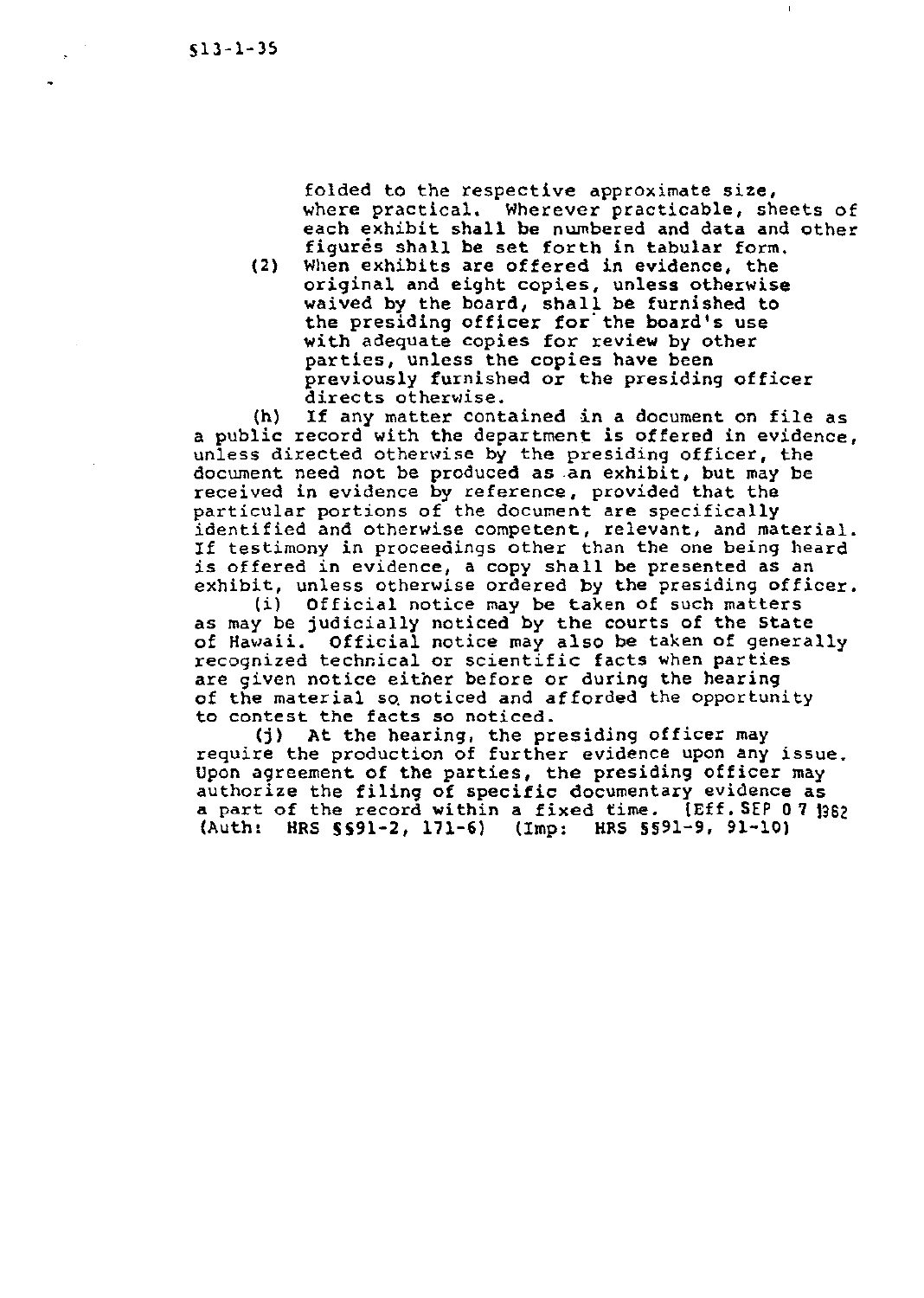§13-l-36 Prehearing conferences: exchange of exhibits; briefs. (a) The presiding officer may hold or cause to be held pre-hearing conferences with the parties for the purpose of formulating or simplifying the issues, arranging for the exchange of proposed exhibits or proposed written testimony, setting of schedules, exchanging names of witnesses, limitation of number of witnesses, and such other matters as may expedite orderly conduct and disposition of the proceeding as permitted by law.

(b) The presiding officer may request briefs setting forth the issues, facts and legal arguments upon which the parties intend to rely and the presiding officer may fix the parties intend to left and the preseding officer may fix the<br>conditions and time for the filing of briefs and the number of pages. Exhibits may be reproduced in an appendix to a brief. A brief of more than twenty pages shall contain a subject index and table of authorities. [Eff. SEP 0 7  $1042$ (Auth: HRS §§91-2, 171-6) (Imp: HRS §91-g)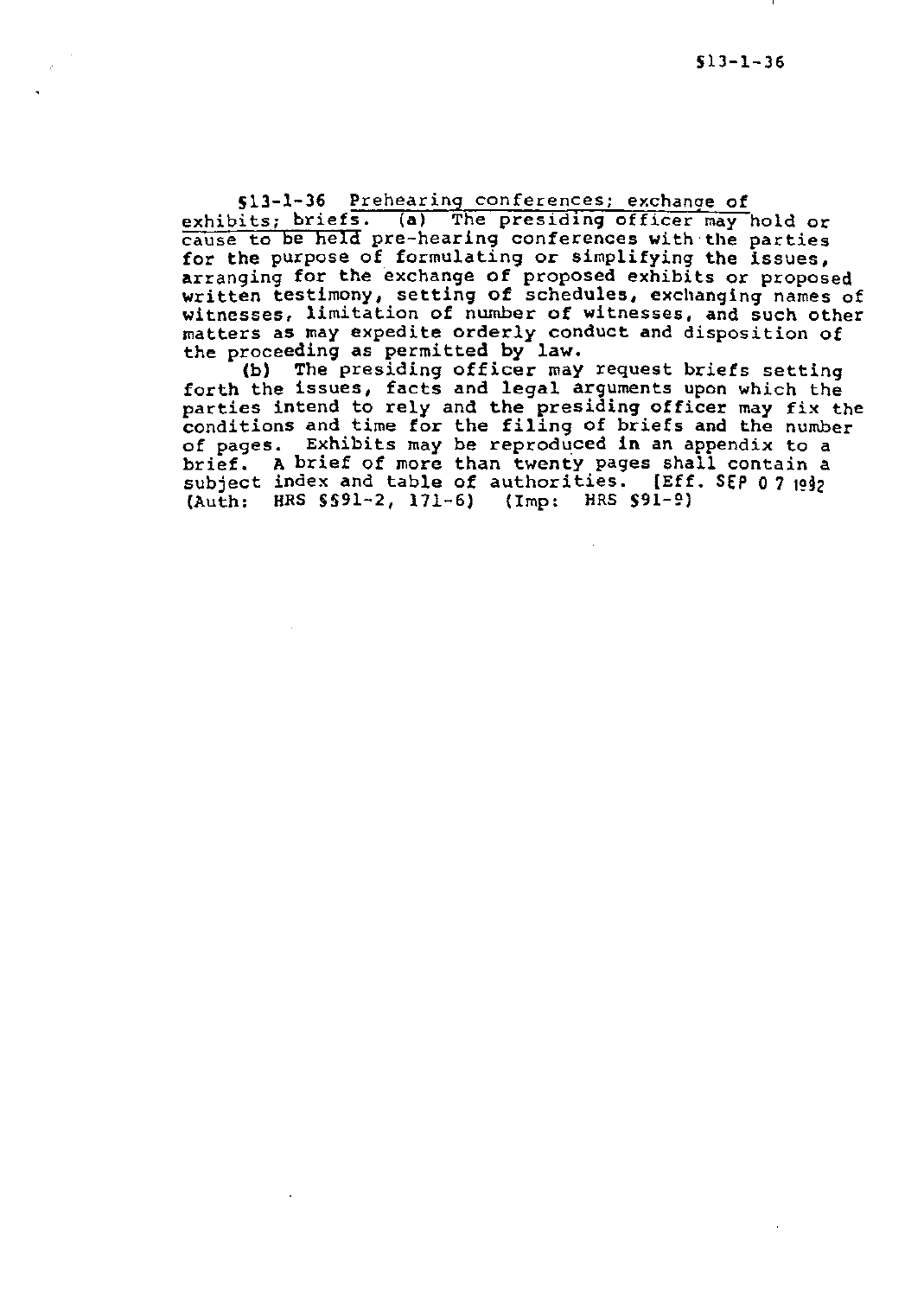$\mathbf{r}$  .

Sl3-1-37 Correction of transcript. Motions to correct the transcript shall be made within the safer receipt of the transcript and shall be acted upon by the presiding officer. [Eff;SEP 0719821 (Auth: HRS SS91-2, 171-6) (Imp: HRS 591-10)

 $\ddot{\phantom{a}}$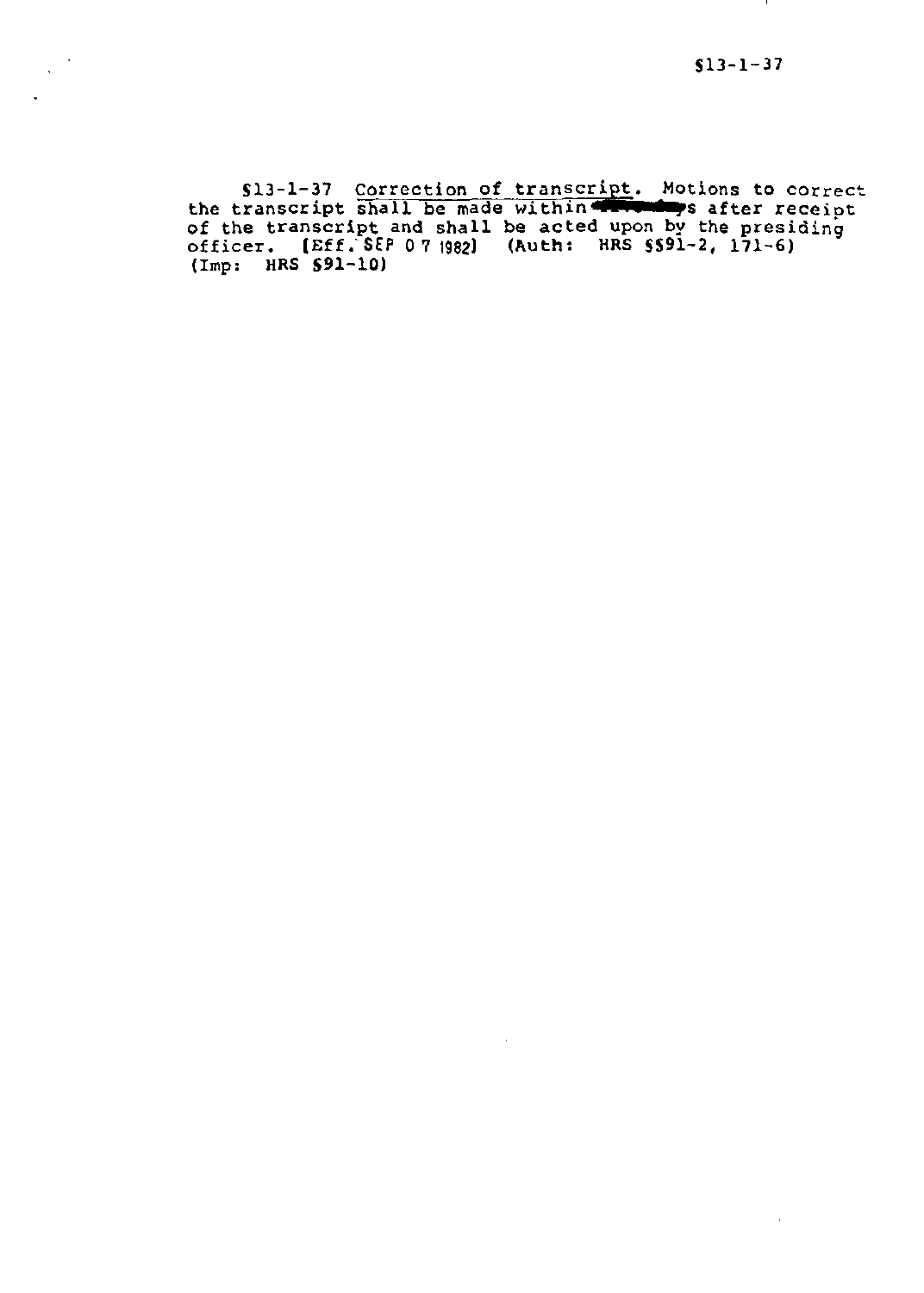à.

513-1-38 Dis9ualification. No board member shall sit in any proceeding in which the member has any pecuniary or business interest involved in the proceeding or who is related withln the first degree by blood or marriage to any party to the proceeding. If, after declaring any pecuniary interest or consanguinity to the parties, the parties do not oppose the member from sitting in a proceeding, the record shall note clearly the waiver by the parties.  $[Eff. SEP 07 19B2$  (Auth: HRS  $SSB1-2$ , 171-6) (Imp: HRS §§84-14, 91-13, 171-4)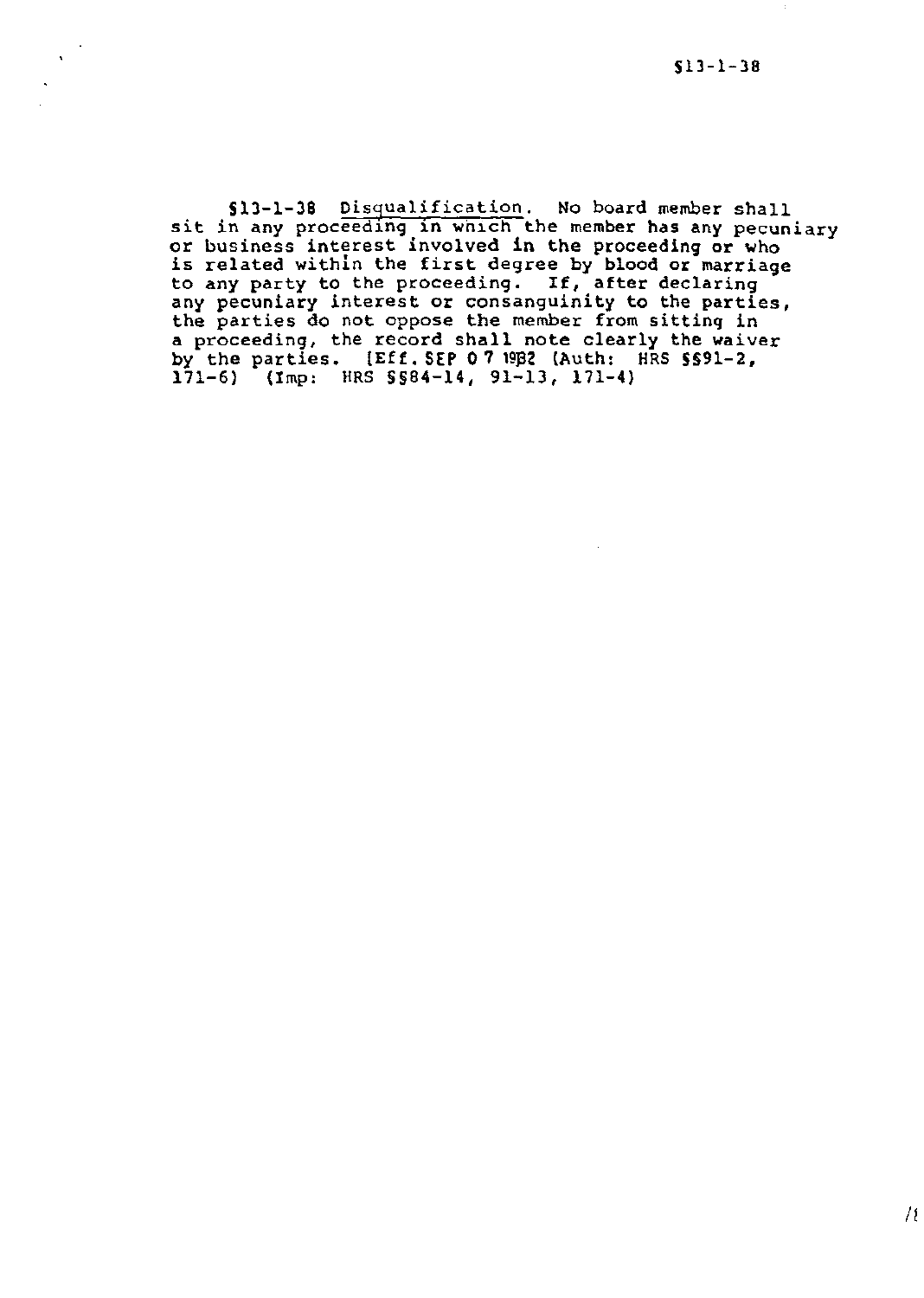\$13-1-39 Ex parte (single party) communications.

(a) No party or person petitioning to be a party to a proceeding befQre the board nor their employees, representatives or agents shall make an unauthorized ex parte communication either oral or written concerning the contested case to any member of the board who will be a participant in the decision-making process.<br>(b) The following clas

The following classes of ex parte communications are permitted:<br>(1) Thos

- Those which relate solely to matters which a board member is authorized by the board to dispose of on ex parte basis.
- (2) Requests for information with respect to the status of a proceeding.
- (3) Those which all parties to the proceeding agree or which the board has formally ruled may be made on an ex parte basis.
- (4) Those with representatives of any news media on matters intended to inform the general<br>public. (Eff. SEP 0.7 mas) (Auth: HRS public.  $[Eff.$  SEP 0 7  $1982$  ] (Auth:  $5591-2$ , 171-6) (Imp: HRS  $591-13$ )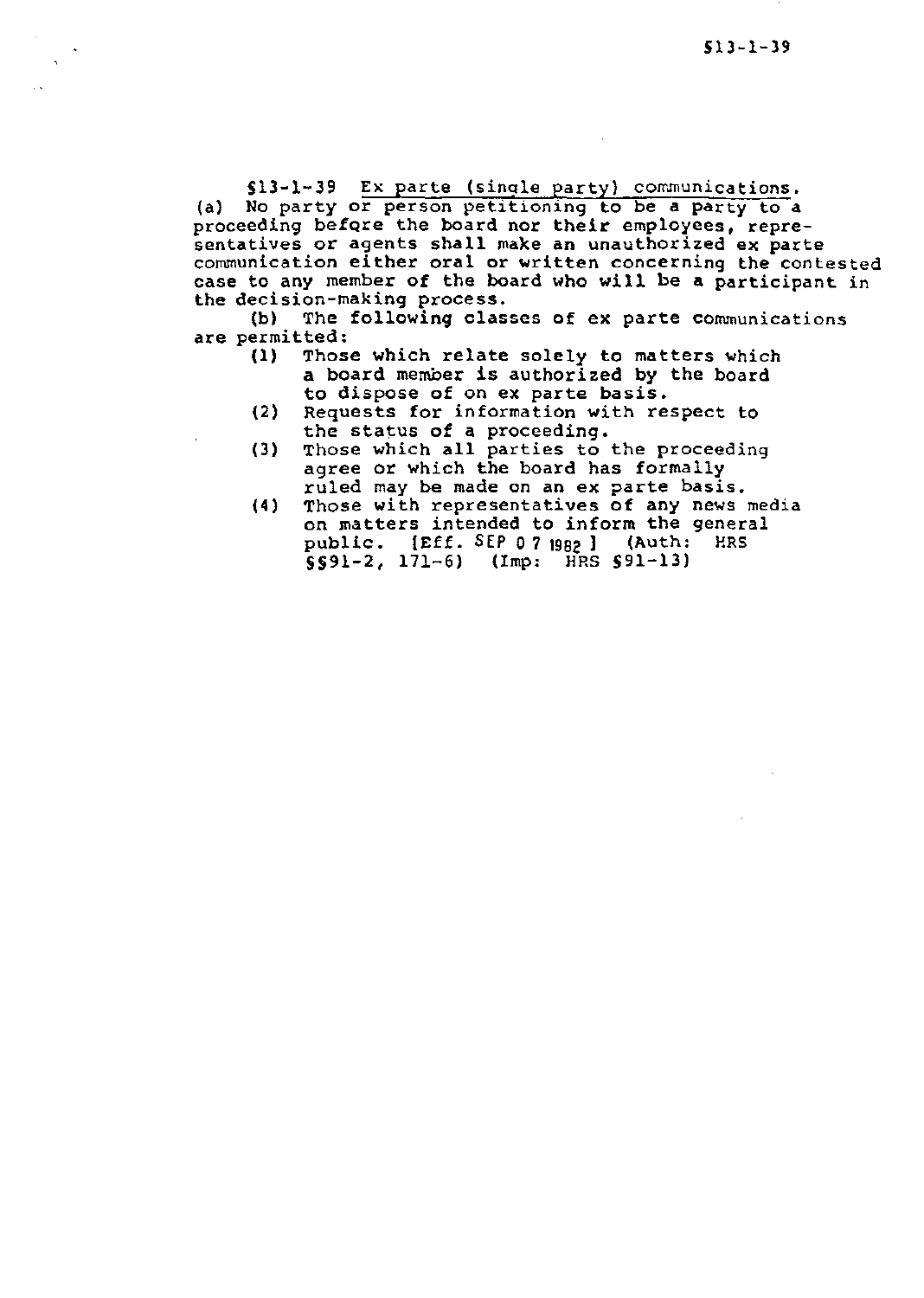SlJ-1-40 Decisions and orders. (a) A proceeding shall be deemed supmitted for decision by the board after the taking of evidence, the filing of briefs, the consideration of motions, and the presentation of oral argument as may have been permitted or prescribed by the presiding officer. Where a hearing officer has conducted the hearing, the hearing officer shall file a report with the evidence, or a summary thereof, as well as proposed findings of facts and conclusions of law which the board may adopt, reject or modify. A party to the proceedings may submit a proposed modify. A party to the proceedings may submit a proposed ecision and order which shall include proposed finding fact and conclusions of law. The proposals shall have to the proposals of the proposals of the proposals of th decision and order which shall include proposed findings of t and conclusions of ×.

(b) <u>"wiithin the time mentinis inishahar me</u>nting.<br>within the induction of the computer of the computer of the computer of the computer of the computer of the co fender the findings of fact, conclusions of law and decision and order approving the proposal, denying the proposal, or modifying the proposal by imposing conditions. The vote of each member shall be recorded. Upon agreement by the parties, the examination and proposed decision provisions under section 91-11, HRS, may be waived pursuant to section 91-9(d), HRS.

(c) Every decision and order adverse to a party to the proceeding, rendered by the board in a contested case, shall be in writing or stated in the record and shall be accompanied by separate findings of fact and conclusions of law. If any party to the proceeding has filed proposed findings of fact, the board shall incorporate in its decision a ruling upon each proposed findings so presented.

(d) Decisions and orders shall be served by mailing copies thereof to the parties of record. When service is not accomplished by mail, it may be effected by personal delivery of a certified copy. When a party to an application proceeding has appeared by a representative, service upon the representative or counsel shall be deemed to be service upon the party. [Eff. SEP 0 7 1982] (Auth: HRS §§91-2, 171-6) (Imp: HRS §91-12)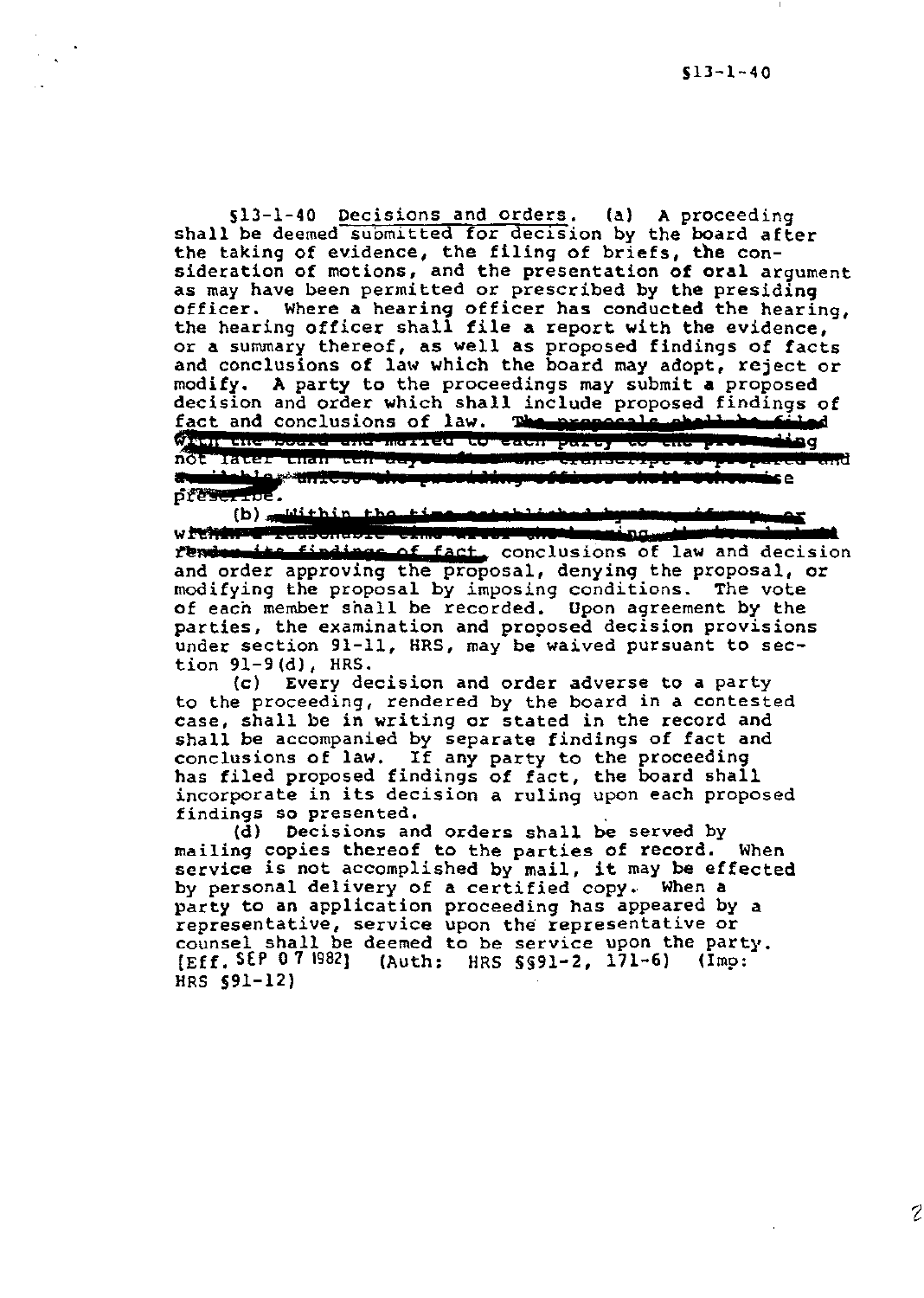SlJ-1-41 Reconsideration. (a) The board may reconsider a decision it has made on the merits only if the moving party can show:<br>(1) New informat:

New information not previously available

would affect the result; or

(2) That a substantial injustice would occur.<br>In addition once, a motion component downtion

(b) Thus husiness days after the

 $$$  $$$  $\frac{11}{b}$ e

:: ~ : of the subject webserve which (Auth: HRS §§91-2, 171-6) (Imp: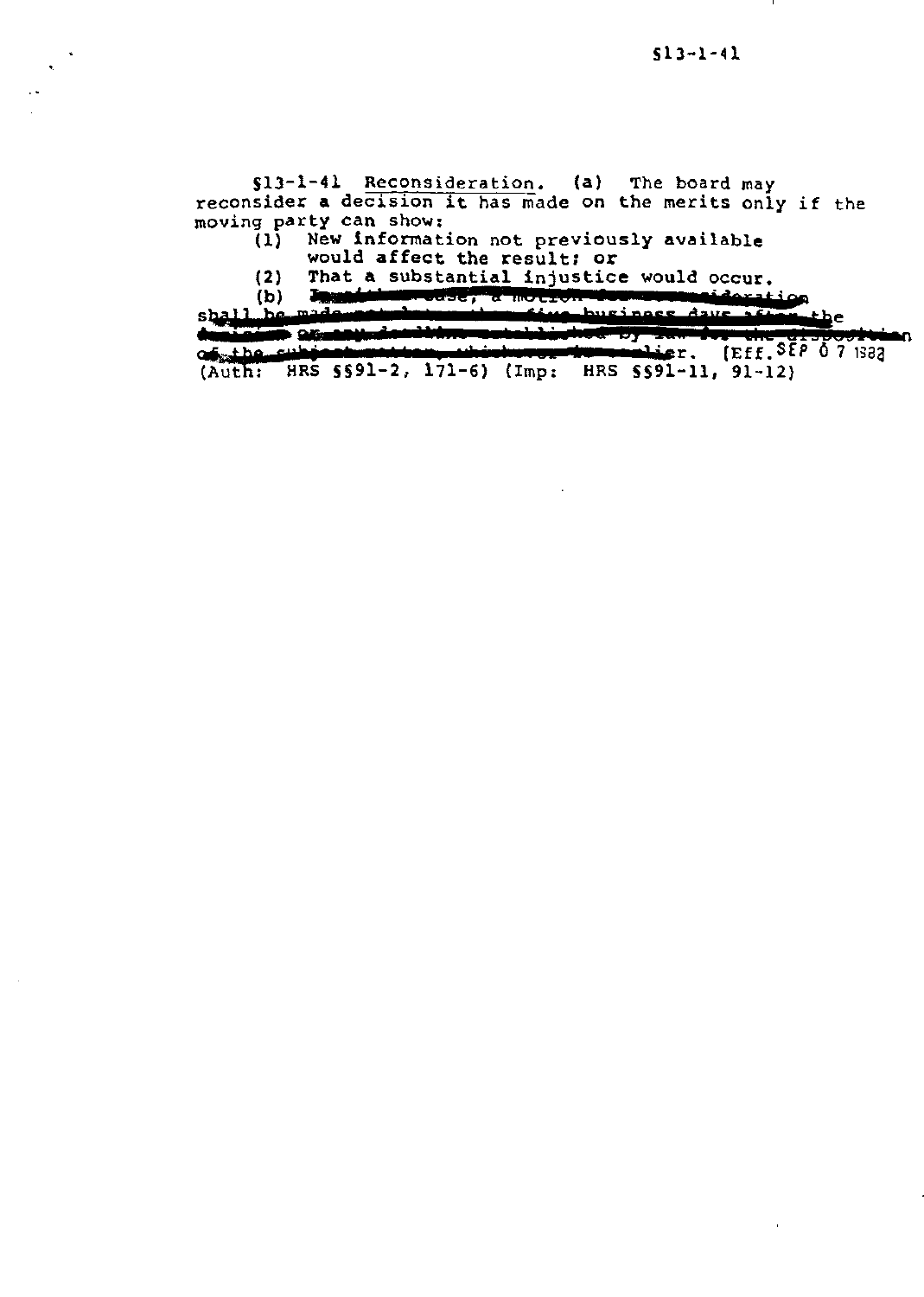§13-1-42 Appeals. Parties to proceedings who are aggrieved by the decision of the board may obtain judicial review thereof in the manner set forth in section 91-14, Hawaii Revised Statutes, provided that the court may also reverse or modify a finding of the board if such finding appears to be contrary to the clear preponderance of the evidence. (Eff. SEP 07 1992 (Auth: HRS  $5591-2$ ,  $91-14$ ) (Imp: HRS \$\$91-14, 91-15).

•

30 days<br>spku<br>servia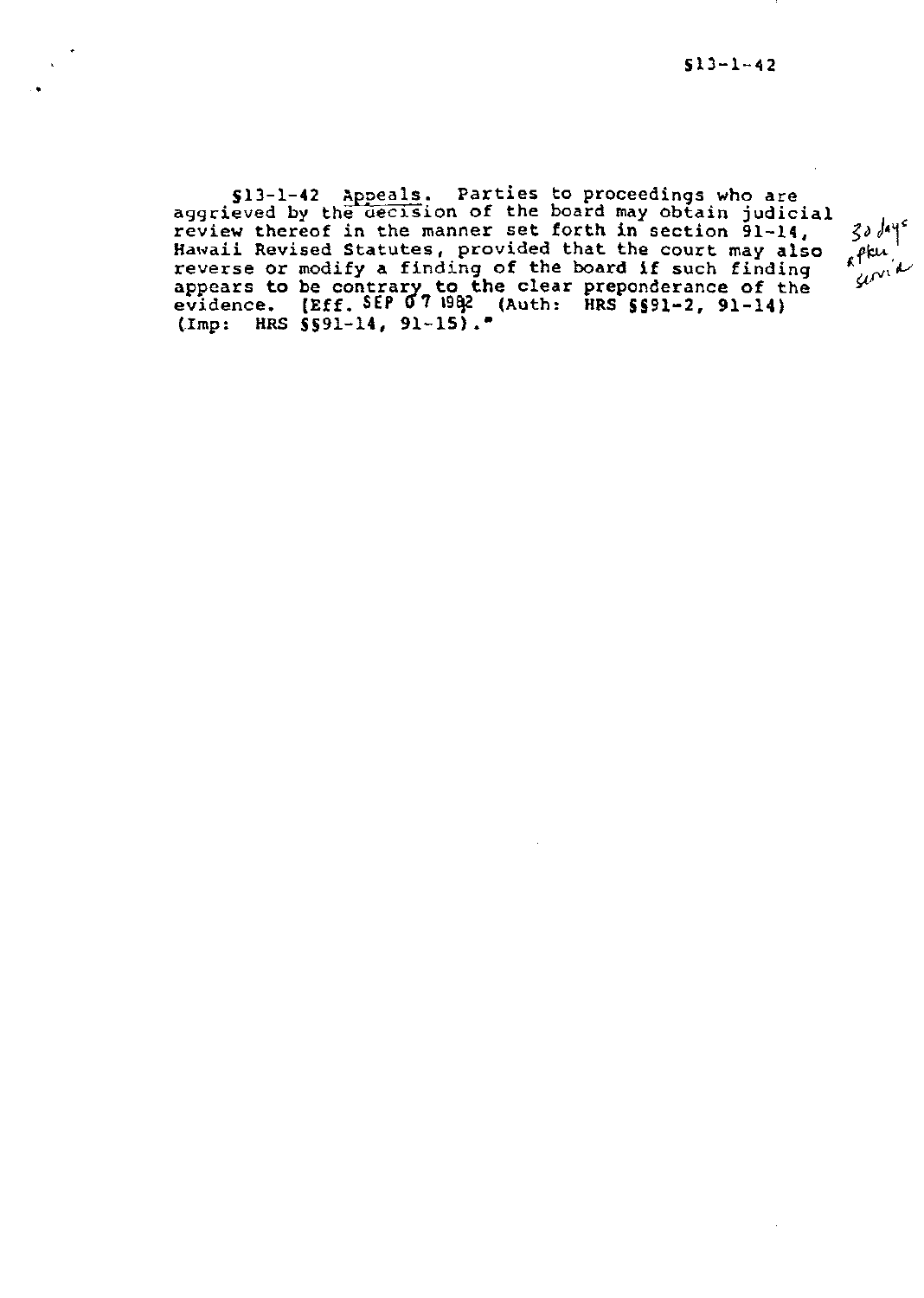## DEPARTNENT OF LAND AND NATURAL RESOURCES

The rules amending section 13-1-2 entitled "Definitions" and adopting subchapter 4 entitled "Contested Case Hearings", both of Title 13, Chapter 1, Rules of Practice and Procedure before the Board of Land and Natural Resources on the Summary Page dated August27, 1982, were adopted on August 27, 1982, by the Board of Land and Natural Resources following public hearings on August 5, 1982, after public notice was given in the Honolulu Star-Bulletin, Honolulu Advertiser, Garden Island News, Hawaii Tribune Herald and the Maui News on July 16, 1982.

These rules shall take effect ten days after filing with the Office of the Lieutenant Governor.

Chairperson and Member<br>- Board of Land and Natural Resources

Member Board of tand and

Natural Resources

APPROVED AS TO FORM:

Deputy Attorney General

ernor/ 17. myt  $\in$ ন Date Filed *z*  3  $\overline{ }$ "' ,,. 0 .., ~ <u>ሚ</u>

..,..

 $\vec{a}$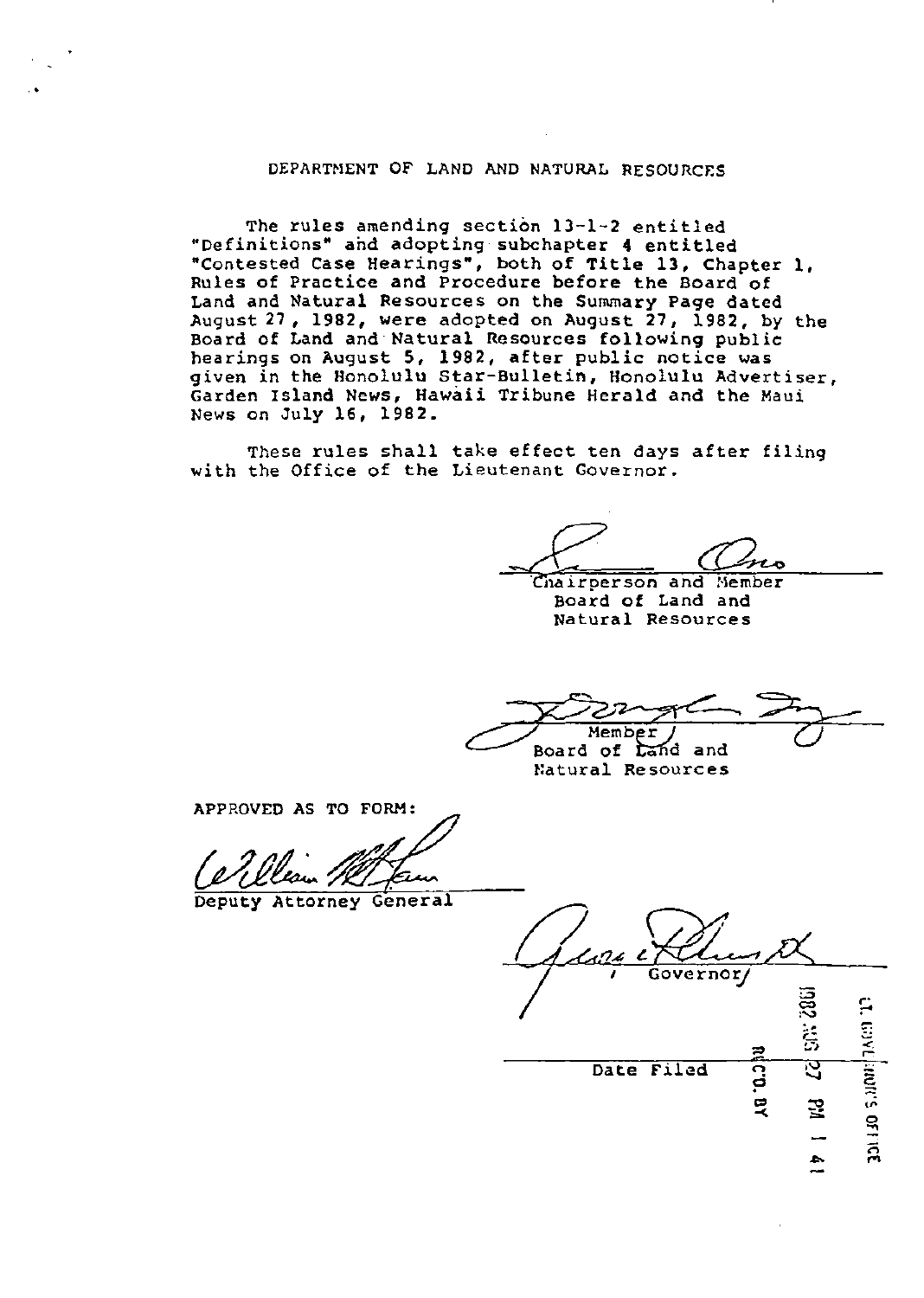## DEPARTMENT OF LAND AND NATURAL RESOURCES

 $\sim$ 

 $\zeta$ 

 $\mathcal{L}$ 

•

 $\sim$ 

## Amendments to Chapters 13-1 and 13·2 Hawaii" Administrative Rules August 23, 1985

## SUMMARY

1. Section 13-l-31(d) is amended

 $\mathbf{r}$ 

2. Section 13-2-9 is amended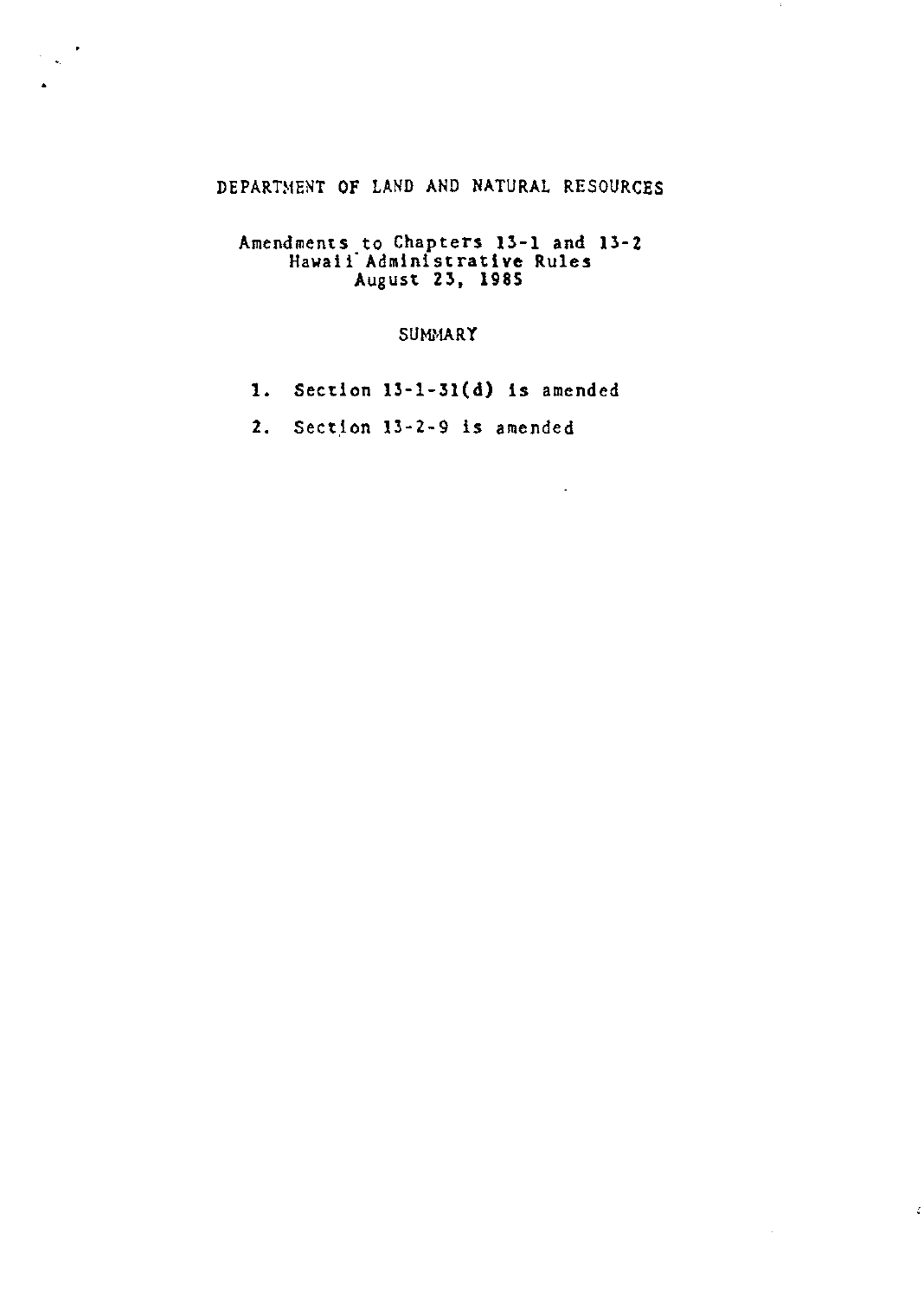$\bar{1}$ 

Section 13-1-31 Parties. \*\*\* (d) Where a contested case hearing has been scheduled, any other·interested person who qualifies to be a party under subsection (a) may apply to participate, in accordance with this subchapter, by filing a written application with the board not later than ten days before the scheduled contested case hearing or at an earlier date as established by the board. Except for good cause shown, late filings shall not be permitted.

..

 $[Eff. 9/7/82; am N0V 1 1935]$  (Auth: HRS Sec. 91-2, 171-6) (Imp: HRS Sec. 91-9, 91-9. S)

 $\mathcal{L}$